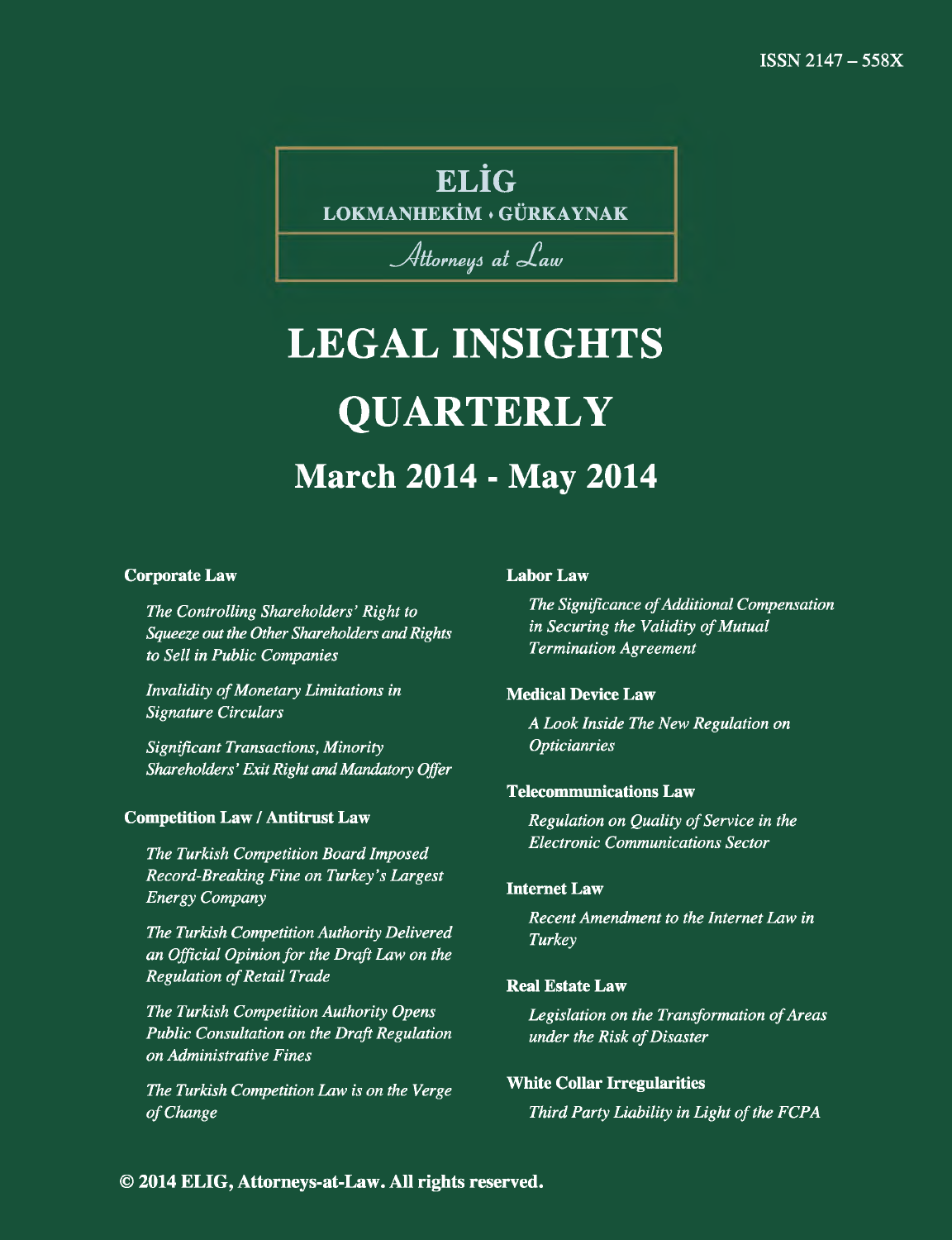# **LEGAL INSIGHTS QUARTERLY March 2014 - May 2014**

This collection of essays provided by ELIG, Attorneys-at-Law is intended only for informational purposes. It should not be construed as legal advice. We would be pleased to provide additional information or advice if desired.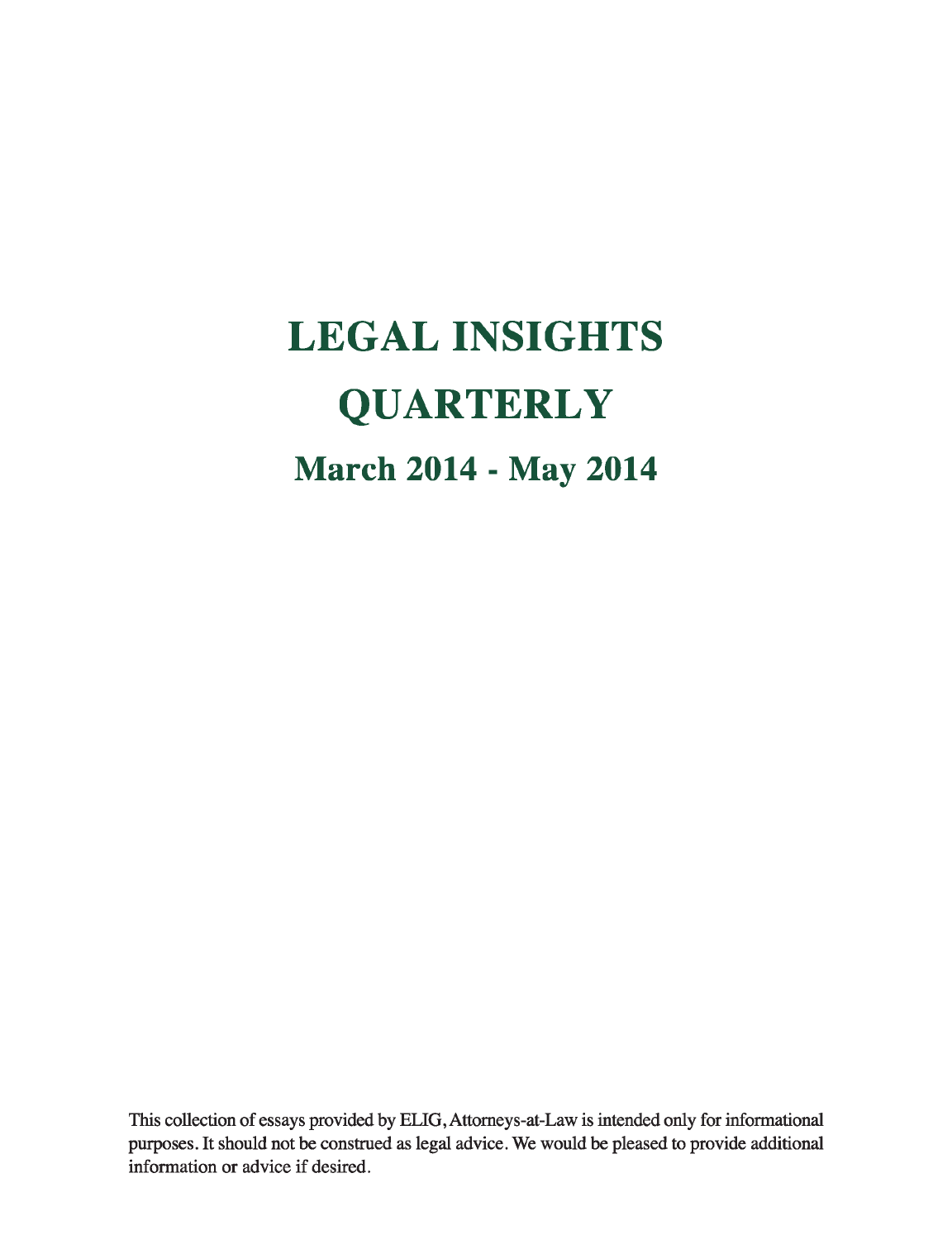

Mart / March, İstanbul

**Yayın Türü / Type of Publication** Yerel Süreli / Local Periodical

**ELİG,** *Ortak Avukat Bürosu* **adına Yayın Sahibi, Sorumlu Müdür / Owner and Liable Manager on behalf of ELIG,** *Attomeys-at-Law*

Av. Gönenç Gürkaynak Çitlenbik Sokak No: 12, Yıldız Mahallesi Beşiktaş 34349, ISTANBUL, TURKEY

#### **Basımcı / Publisher**

Detay Mat. San. Tic. Ltd. Şti.

ISSN 2147 - 558X

#### **Preface to the March 2014 Issue**

The first quarter of 2014 brought with it massive anticipated change to the Turkish legal landscape. Competition law seems to be the field that has been affected the most by this change, as the parliament is contemplating amendments to the Competition Law and the Regulation on Administrative Fines and the introduction of the Draft Law on the Regulation of Retail Trade. Developments worthy of attention took place on the enforcement side too, as the Turkish Competition Board imposed a record high fine on TUPRAS, Turkey's largest energy company.

However, competition law is not the only field of law where enforcement trends have been noteworthy. On the corporate law front, trade registries around the country have been gradually changing their policies regarding the limitation of representation powers of signatories in signature circulars, harmonizing the practice with the principles set out in the Turkish Commercial Code.

The amendment to the Internet Law is also salient as it triggered and continues to trigger much public debate on grounds of freedom of speech. Not only does the amendment grant the Presidency of Telecommunications the authority to grant access bans on certain websites without court orders, it also introduces monetary and legal obligations on Internet service providers, which are likely to be passed on to Internet users, adding to the already high cost of Internet use in Turkey.

Finally, this issue sheds some light on the topic of third party liability resulting from the US Foreign Corrupt Practices Act, an issue that should be closely examined by foreign companies operating in Turkey.

*March 2014*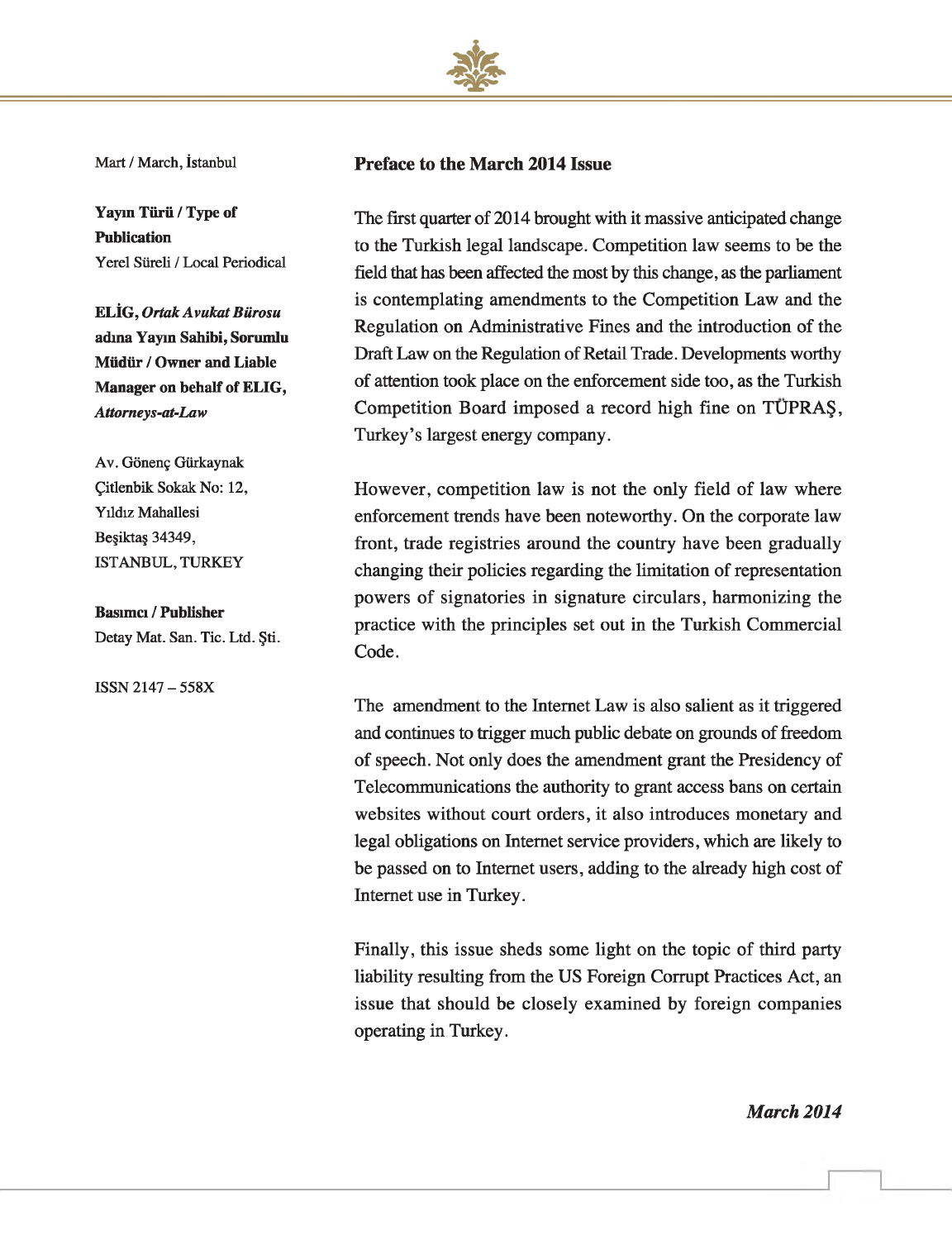

#### **Corporate Law**

#### *The Controlling Shareholders' R ight to Squeeze out the Other Shareholders and R igh ts to S ell in P u blic C om panies*

The controlling shareholders' right to squeeze out the minority shareholders1 ("Squeeze out Right") and those minority shareholders' right to sell their shares to the controlling shareholder ("Right to Sell") in public companies are regulated under the "Communiqué on Rights to Squeeze out and to Sell" ("Communiqué") No. 11-27.1 and published in the Official Gazette numbered 28870 and dated January  $2<sup>nd</sup>$ , 2014. The Communiqué is grounded on Article 27 of the Capital Market Law No. 6362, and will come into effect on July  $1<sup>st</sup>$ , 2014.

Certain noteworthy regulations introduced by the Communiqué, which have significance for public companies, are as follows:

The Squeeze out Right and the Right to Sell are applicable only in cases where the controlling shareholder has at least 95% of the voting rights in a public company. While determining this ratio, the number of shares and privileges on shareholders' voting rights and the persons acting in concert should be taken into account. As long as this ratio is achieved, the controlling shareholder is entitled to exercise its Squeeze out Right regardless of whether the remaining shareholders have privileged rights.

The Communiqué introduces certain exceptions to the exercise of the Squeeze out Right (and also to the Right to Sell), which are as follows:

The Squeeze out Right (and the Right to Sell) shall not be applicable in public companies as follows:

(i) those which already have a controlling

shareholder by July 1<sup>st</sup>, 2014. In other words, the Squeeze out Right is not automatically applicable for shareholders who already qualify as the "controlling shareholder" as of the effective date of this Communiqué. Those rights set out under the Communiqué shall become exercisable if and when the controlling shareholder purchases additional shares to enhance its status, or

(ii) for those whose shares are publicly traded, the Squeeze out Right and Right to Sell cannot be exercised for 2 years following the date on which the shares of the company are first traded at the stock exchange.

### **How to exercise the Squeeze out Right:**

In order to exercise the Squeeze out Right, the controlling shareholder must apply to the company within 3 months following the date its voting rights in the company reaches at least 95%, or acquisition of additional shares, as the case may be.

Following this application, the board of directors of the company will (i) confirm whether the shareholder has at least 95% of the voting rights, (ii) determine the market value2 of the shares to be purchased, (iii) resolve on annulment of minority shareholders' shares and issue new shares to

**r**

<sup>&</sup>lt;sup>1</sup> Minority Shareholders are shareholders other than the controlling shareholder, *i.e.* shareholders holding 5% of shares or less.

 $2$  In order for the abovementioned amount to be determined and to ensure that a fair and reasonable evaluation is made, an evaluation report shall be prepared in accordance with the requirements of the Capital Market Law No. 6362, and the board of directors of the company shall evaluate the value determined in this report. However, for companies that are subject to the Capital Markets Law and whose shares are publicly traded, the price is determined based on the weighted arithmetic average of the price established in the stock market during the thirty-day period before the exercise of this right is announced to public.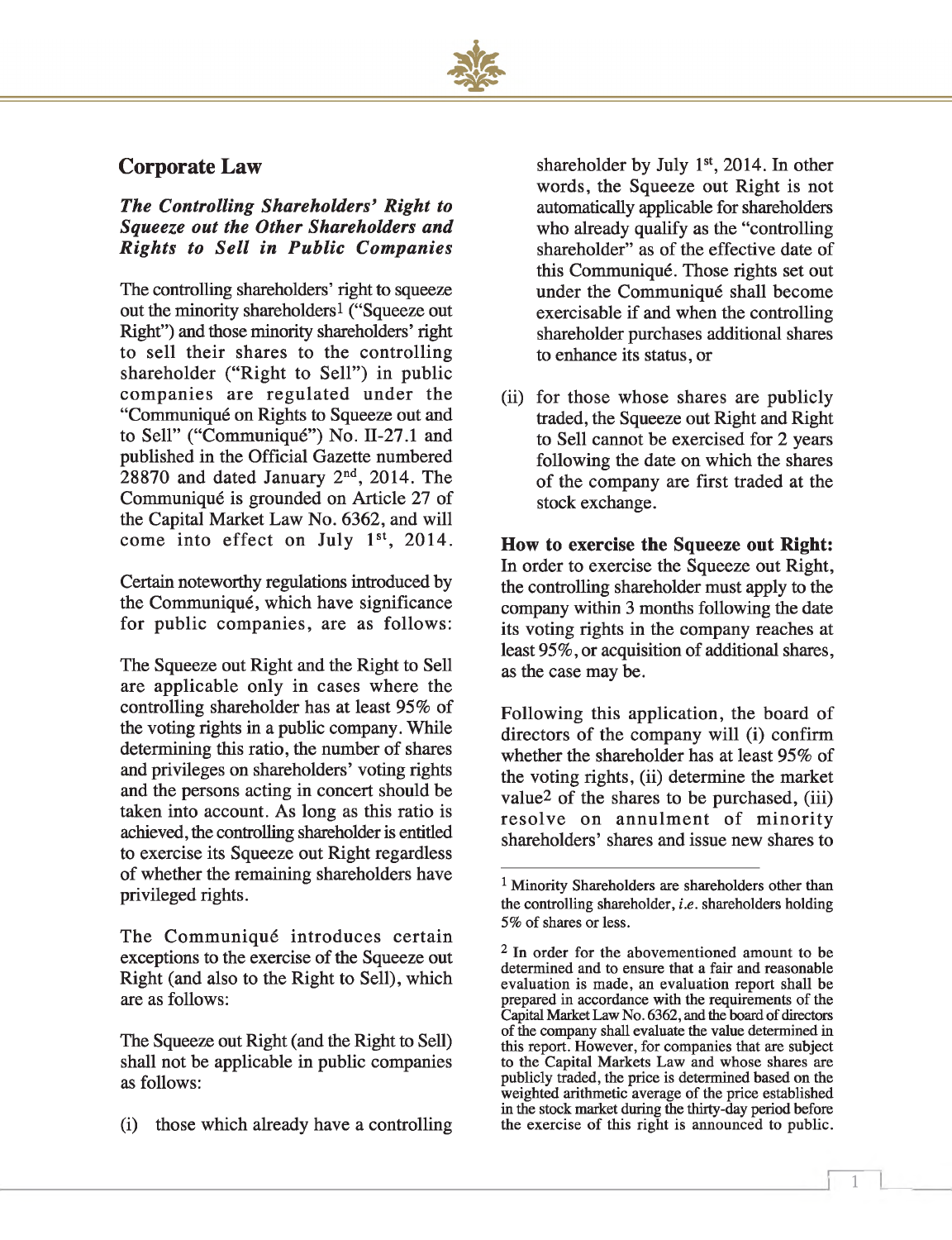

replace the annulled shares, and (iv) apply to the Capital Markets Board for approval of the issuance of the new shares. Following the approval of the Capital Markets Board, a certificate shall be provided by the Capital Markets Board.

The certificate concerning issuance of new shares should be registered with the Trade Registry and published in the Turkish Trade Registry Gazette within 6 business days following the approval of the Capital Markets Board. Shares subject to the Squeeze out Right shall be deemed annulled as of the said registration date.

The controlling shareholder that exercised its Squeeze out Right must deposit the amount corresponding to the value of the shares it wishes to acquire to the company's bank account within 3 business days following the approval of Capital Markets Board. Following the day on which the controlling shareholder deposits the share price, the company shall apply to the Central Securities Depository in order for this payment to be transferred to the accounts of the minority shareholders which had to sell their shares.

However, for companies that are subject to the Capital Markets Law No. 6362, and whose shares are not publicly traded, share prices shall be paid directly to the relevant minority shareholder.

In addition to the foregoing, companies' that are subject to the Capital Markets Law and whose shares are not publicly traded should make a public disclosure concerning the resolution of their board of directors for annulment of the minority shareholders' shares and issuance of the new shares to replace the annulled shares.

**How to exercise the Right to Sell:** Any minority shareholder is entitled to

exercise the Right to Sell against the controlling shareholder within 3 months following the date on which the Squeeze out Right is gained, *i.e.* the acquisition by the controlling shareholder of at least 95% of the voting rights.

A minority shareholder who wishes to exercise the Right to Sell must exercise this right with regard to all of its shares including both privileged and unprivileged ones via a written application to the company. Upon such application, the company shall determine the value of the shares subject to the sale notice and notify the controlling shareholder of the determined value via a notary public or registered letter within 1 month following the receipt of the application. For companies that are subject to the Capital Markets Law, whose shares are publicly traded, the period for such notification is 3 business days.

The controlling shareholder must deposit the amount corresponding to the value of the shares subject to the Right to Sell to the company's bank account within 6 business days following the receipt of the request for the exercise of the Right to Sell. Subsequent to the controlling shareholder's deposit, the company will pay this amount to the minority shareholder who exercised the Right to Sell, on the first business day following the deposit and realize the transactions with regard to share transfer.

#### **Invalidity of Monetary Limitations in** *Signature Circulars*

Article 321 of the repealed Commercial Code No. 6762 allowed registration of limitations to signature powers only in the cases where such limitations related to (i) business of the company's registered office or a specific branch, or (ii) joint representation. It was further stated that the limitations other than those two exceptions shall not be binding

*1*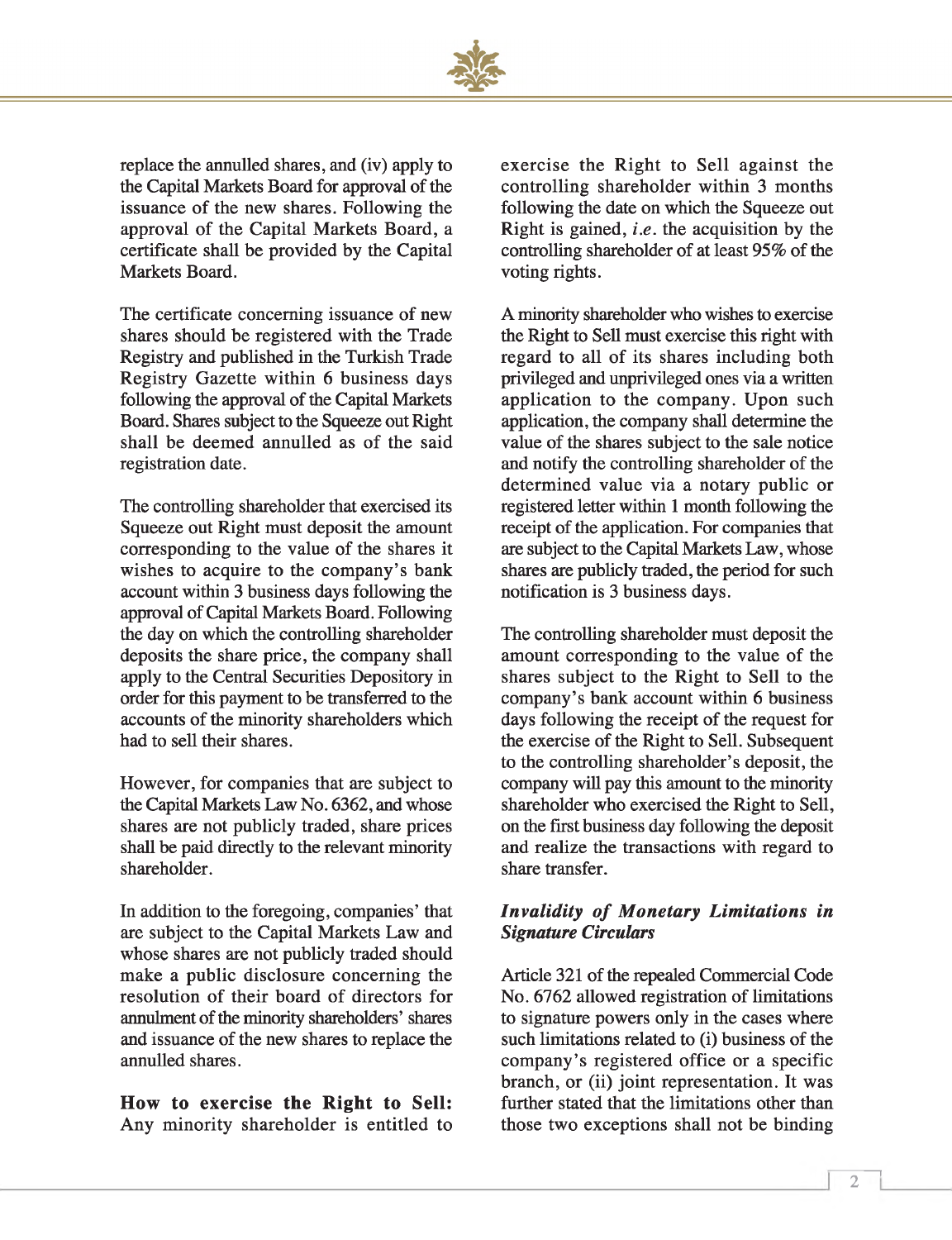

against third parties acting in good faith. In other words, monetary limitations to signature powers considered to be null and void in the eyes of the third parties.

On the other hand, in practice, until recently Trade Registries always allowed companies to register and announce board of directors' resolutions (for joint stock companies) and board of partners' resolutions (for limited liability companies) setting out monetary limitations, thus contradicting the above mentioned rule in practice. Companies have issued signature circulars where powers are limited to certain monetary thresholds or by means of types of transactions in order to balance and observe the internal governance and a smooth operation of the day-to-day business.

The new Commercial Code No. 6102 ("TCC") has basically repeated the rule stipulated in the Article 321 of the repealed Commercial Code No. 6762 (together with its exceptions) on limitations on signature authorities and provided that monetary limitations shall not be binding against the third parties acting in good faith.

Although the legislation remains unchanged, the General Directorate of Domestic Trade of Ministry of Customs issued a circular letter dated May 7<sup>th</sup>, 2013, stipulating that the practice of Trade Registries, which so far contradicted the legislation and allowed for limitations of representation authorities in signature circulars also through monetary thresholds and/or types of transactions, is no longer applicable and that the signature powers for representation cannot be limited save for the two exceptions set forth by the law and that the Trade Registries should reject any further limitations.

Interpretation of the reason behind such change in practice can be attributed to the abolition

of the *ultra vires3* principle under the TCC. Accordingly, transactions executed by the authorized signatories of a company will be binding and exercisable upon that company regardless of whether the transaction falls in or out of the scope of the field of activities of the company.

Transactions executed by authorized representatives of a company which are contrary to the provisions of the articles of association *(i.e.* the scope of activities of that company) cannot prevent enforcement requests by third parties acting in good faith with respect to relevant transaction.

As a rule, a company must be represented and managed by the board of directors. TCC (same as the repealed Commercial Code) enables delegation of management rights and representing authority. As per the relevant delegation, management rights and representation authority may be assigned in whole or in part in line with the articles of association, or by an internal regulation to be issued by the board of directors. If the authorized representative of the company exceeds his or her authority set out in that internal regulation in a transaction that does not fall within the field of activity of the company, the company will still be bound with that transaction vis-à-vis the third party acting in good faith yet the said authorized (or "internally unauthorized") representative will remain accountable towards the company.

#### *Significant Transactions, Minority Shareholders' Exit Right and M an datory O ffer*

The new Capital Markets Law ("CML") enacted on December 30<sup>th</sup>, 2012 has introduced substantial changes in certain

**r**

<sup>3</sup> Ultra vires principle which indicates that the company cannot conduct business outside the scope of its field of operation was abolished in the new TCC.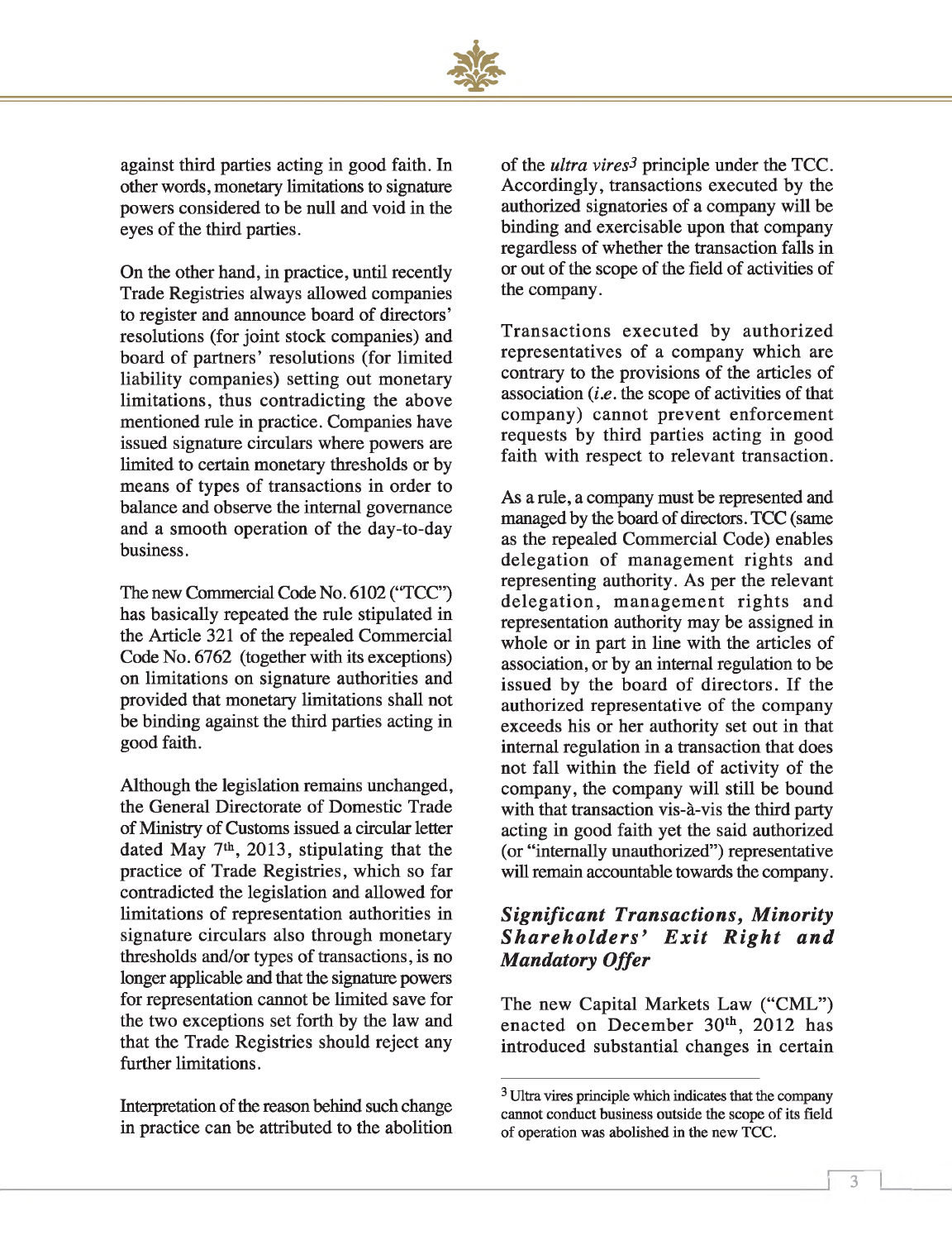

concepts applied in capital markets. One of the novelties brought by CML is the concept of 'significant transaction'. This change, whose implications have to be taken into account by parties engaging in transactions with listed companies, deserves a closer look:

#### **1. Legislative background: Definitions and principles regarding significant transactions**

Articles 23, 24 and 25 of CML regulate, respectively, 'significant transactions', 'exit right' and 'mandatory offer with regards to significant transactions'. While CML does not go beyond dictating the main principles of such concepts, the "Communiqué Regarding Joint Principles on Significant Transactions and Exit Right" ("ST Communiqué"), published on December 24th, 2013, details the principles and implementation thereto.

#### **1.1. Significant transactions**

According to Article 23 of CML and Article 5 of ST Communiqué, the following shall be considered as 'significant transactions':

- **a)** mergers, demergers, type conversions, termination;
- **b)** transfer of or lease out the whole or an important part of the assets or establishing a right *in rem* thereon,
- **c)** change in the field of activity in a substantial manner,
- **d)** provide new share privileges or amend the existing ones,
- **e)** delisting,
- **f)** Acquire from or lease assets of the 'related parties',
- g) A cash capital increase where such capital contribution will be set-off against the debts incurred in connection with the transfer of non-cash assets to the company,
- **h)** A cash capital increase where (i) the increased amount exceeds the current capital of the company, and (ii) such

amount will, fully or partially, be utilized to pay off the debts due to 'related parties' arising from the non-cash asset transfers made by such.

In addition to the transactions identified above, ST Communiqué further stipulates a provision to cover transactions to be deemed significant. According to sub-paragraph (3) of Article 5, Capital Markets Board may deem a transaction significant, should the transaction result in a (i) substantial deviation from the 'prospects, undertakings and material aspects' reflected by the company prior to the public offering, or, (ii) substantial change in the commercial activities of the company.

#### *1 2 .* **Materiality threshold**

The transactions falling within the scope of (b), (c) and (f) above will be considered significant, only if the corresponding value or change of scope falls within the 'materality criteria' set forth under Article 6 of ST Communiqué. According to said article, a transfer or lease out of an asset by the company will be deemed significant (i) if the value of the transferred/leased asset exceeds 50% of value of the total assets, or the enterprise value of the listed company, or (ii) the revenue generated by such asset is more than 50% of the annual revenues.

Moreover, subparagraph (3) of Article 6 of ST Communiqué obliges the board of directors to consider the value of the asset, not only within the above mentioned monetary criteria, but also in conjunction with the core business of the company. In other words, the board of directors may and shall seek a shareholders' approval, should the overall value of the asset to the business is deemed essential.

**r**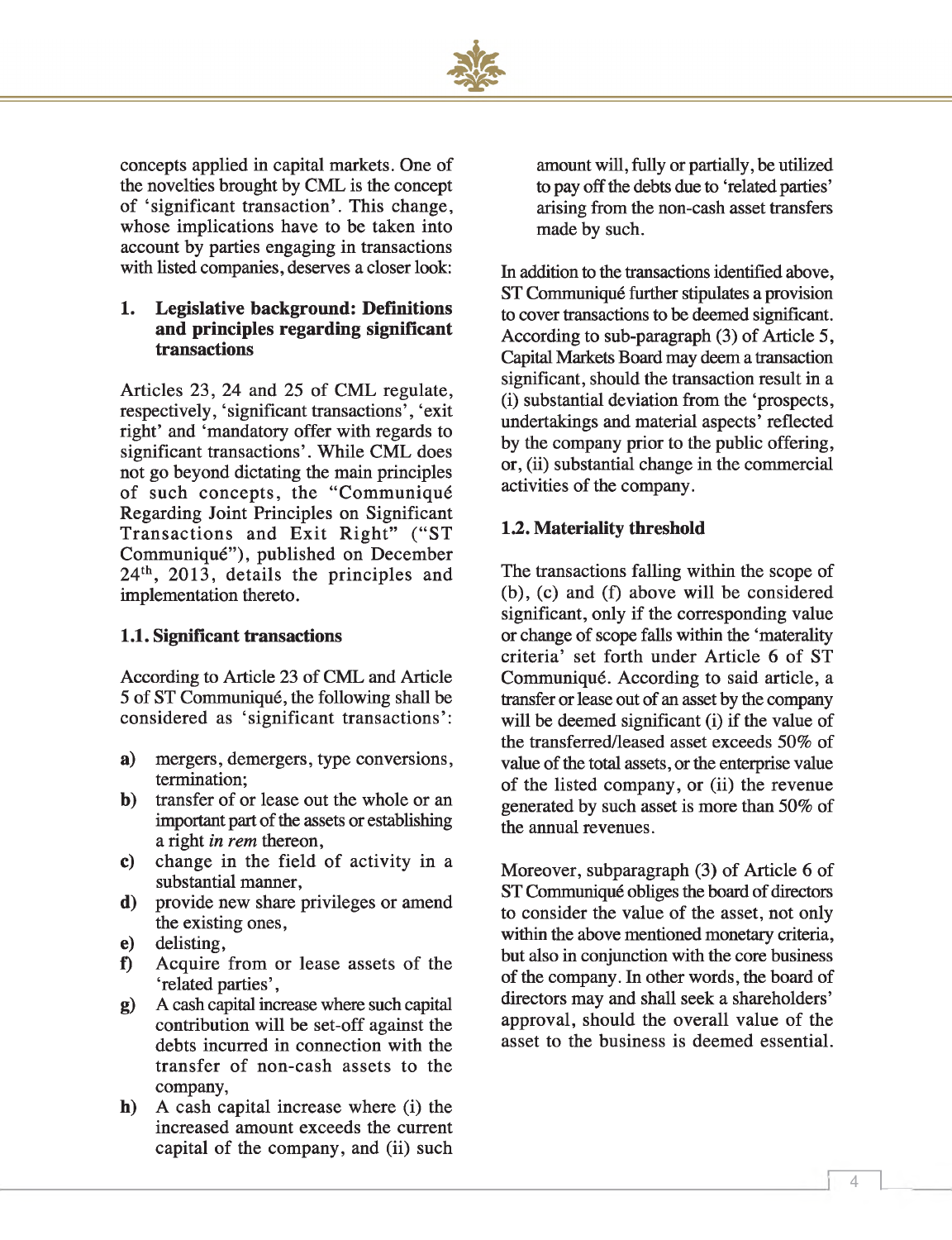

#### **2. Legislative background: Definitions and principles regarding shareholders' approval, exit right and mandatory offer**

Article 24 of CML and Article 7 of ST Communiqué, regulate the flip side of the coin, the rights that the shareholders become entitled to in case of a 'significant transaction'. These provisions provide the shareholders the right to (i) discuss and vote upon whether the 'significant transaction' shall be entered into (*i.e*. the shareholders' approval) and (ii) to exit from the company (*e.g*. exit right, put right) if they are outvoted during the shareholders' approval process.

#### **2.1. Shareholders' approval**

To engage in a 'significant transaction', the listed company shall seek the shareholders' approval, or, in other words, adopt a general assembly resolution approving such transaction. Article 7 of ST Communiqué details the principles for such approval. There is no meeting quorum applicable in such a general assembly and the decision quorum requires, unless increased by the articles of association of the company, the affirmative votes of at least two thirds of shares represented in such general assembly. In case more than 50% of all shares are represented, the decision quorum will be simple majority.

The company would not be "obliged" to pursue and close the significant transaction, even if the shareholders' approval is duly obtained. On the other hand, according to subparagraph  $(5)$  of Article 9 of ST Communiqué, the shareholders may opt not to allow the company to engage in the transaction by adopting a 'renunciation resolution' in the same general assembly, provided that the criteria and conditions to such renunciation have been announced with the general assembly agenda.

#### *2 2 .* **Exit right**

The shareholders, who are outvoted in the

resolution consenting to the 'significant transaction' at the general assembly will have the right to exit, by transferring their shares to the company itself. The dissenting shareholders must have their negative opinion annotated with the general assembly minutes in order to be able to benefit from such right. The general assembly m eeting agenda shall include information regarding the exit right *(e.g.* pershare purchase price, timing etc.). The valuation parameters applicable to the purchase price are stipulated under Article 10 of ST Communiqué. Furthermore, should the 'significant transaction' trigger the mandatory offer obligation as mentioned below, the dissenting shareholders cannot enjoy an exit right but instead they will be receiving a mandatory offer.

In addition to the exemption mentioned above, Article 12 of ST Communiqué lists the 'significant transactions' upon which the exit right does not arise. For example transactions to be engaged in to comply with the mandatory provisions of applicable law, revocation of all shares' privileges, or leasing out assets by real estate investment trusts are all considered as exemptions to the general rule entitling the shareholders with the exit right.

#### *2 3 .* **Mandatory offer:**

In conjunction with the 'significant transactions' concept, CML and ST Communiqué have introduced a new and additional mandatory offer requirement. According to Article 25 of CML and Article 11 of ST Communiqué, the transactions referred to in sub paragraphs (d), (e) and (g) above will trigger the liability of a shareholder to issue a mandatory offer. The shareholder who shall make such an offer is the one who would benefit from such transaction. The principles applicable to such offer are the same with the principles regarding the exit right, which are dictated under Article 10 of ST Communiqué. The mandatory offer obligation (and therefore the shareholders' right to exit) will supersede the exit right stipulated under Article 9 of ST Communiqué.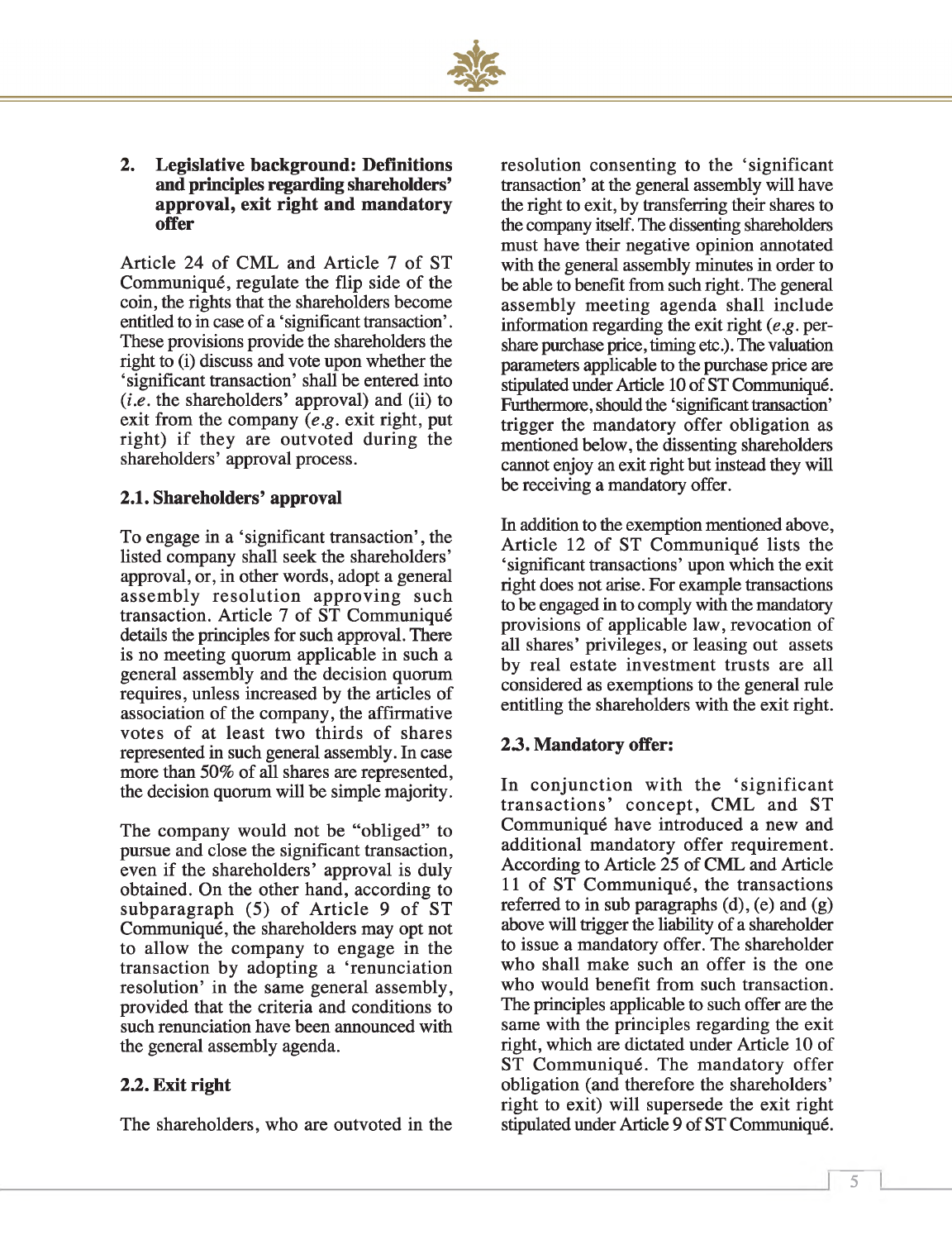

#### **3. Final remark:**

The newly introduced 'significant transaction' concept not only provides new 'protection rights' for minority shareholders in listed companies, but also imposes new liabilities onto the management of such companies. Third parties who consider engaging in such transactions with listed companies shall also take these provisions into account prior to concluding any "significant transaction" thereto. The High Court of Appeal's interpretation of such provisions, especially the 'catch-all' provisions, shall also be closely followed.

#### **Competition Law / Antitrust Law** *The Turkish Competition B oard Im posed Record-Breaking Fine on Turkey's Largest Energy Company*

The Turkish Competition Board ("Board") recently concluded the high-profile com petition law investigation against TÜPRAŞ, Turkey's largest energy company (Law No. 4054). The Board found that TÜPRAŞ abused its dominant position through abusive pricing practices and contracts. It imposed an unprecedented administrative fine of TL 412,015,081.24 (approx. EUR 136,062,134; USD 185,997,345) on TÜPRAŞ, which equals 1% of TÜPRAŞ's annual turnover for 2013. This is the highest fine levied on a single undertaking in the Turkish Competition Authority's enforcement history, at almost double the previous highest fine on a single undertaking [the monetary fine of TL 213,384,545.76 (approx. EUR 70,444,995; USD 96,328,898)] against Garanti Bankası, one of the largest banks in Turkey.

The Board did not find sufficient evidence of an Article 4 violation (anti-competitive agreements) so cleared TÜPRAŞ and OPET of the allegations. Therefore OPET received no fine as the Board did not find sufficient evidence of any violation on the part of OPET. Finally, the Board decided to deliver an opinion to the public authorities concerned that pricing mechanisms for refineries should be restructured in a manner to yield consumer benefit. TUPRA§ will also be warned to avoid similar behavior.

#### *The Turkish Competition Authority Delivered an Official Opinion for the Draft Law on the Regulation of*  $$

The Turkish Competition Authority ("Authority") has announced its official opinion for the Draft Law for the Regulation of Retail Trade ("Draft Law") on its website. The opinion makes various references to the Authority's Fast Moving Consumer Goods Retail Sector Report in Turkey. The Authority sums up the Draft Law's fundamental purpose as the following: (i) addressing the inconveniences regarding the suppliers, and (ii) regulating the structural change in the sector in accordance with city planning considerations.

The Authority notes that Article 4 of the Draft Law stipulates that the Strategic Commercial Plan which determines the trade zones, optimum numbers of retail undertakings and associated operation fields is binding for big stores like shopping malls, chains, dealers and authorized economic units in terms of their opening and operation processes but advisory for craft and related trades undertakings. In this regard, the Authority criticizes the binding structure of the Strategic Commercial Plan for organized retailers and states that the rule should not be applied in a discriminatory manner. The Authority further adds that such regulation may trigger an increase in merger or acquisition transactions for the sake of elimination of permission procedures and therefore could have a negative impact on market structure.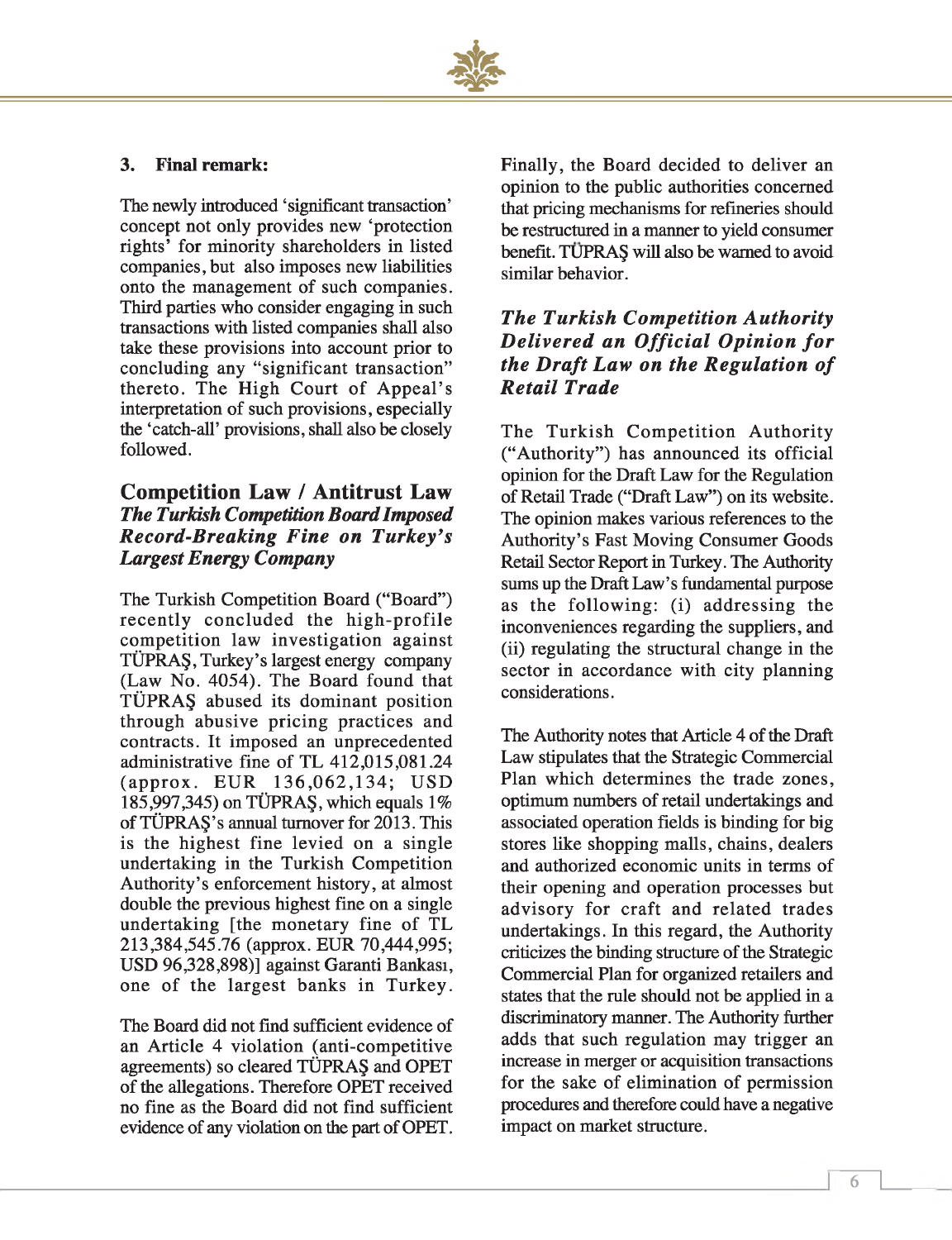

The Authority also points out certain restrictions imposed on retailers under Article 11 of the Draft Law. The relevant article sets forth that retailers cannot request any premium or payment on grounds such as new store opening, renovation, turnover deficit, bank and credit card contribution price unless it has direct effect on product demand. The Authority criticizes this restriction on the grounds that such regulation is disadvantageous for the consumer and has a restrictive effect on competition.

As regards to the private label products, the Draft Law does not currently include any restrictions. However, Article 13 of the Draft Law provides that private label products may be limited in the future with respect to the kind of products or the ratio of private label products in a store through secondary legislation. The Authority states that (i) restrictions regarding private label products are not necessary, and (ii) the boundaries of the potential restrictions are not well established. Therefore, the Authority suggests the removal of the relevant provision.

Furthermore, Article 14 of the Draft Law restricts rebate and campaign periods. The Authority states that such limitations on term and scheduling of campaign sales would have a negative impact on consumers and that consumers' opportunity to benefit from the product sales with campaigns for a longer time should not be limited with law.

Lastly, the Authority points out that the PERBÎS system, which is an electronic system coordinating all permission applications regarding opening and operations of retail companies, functions as a database allowing the exchange of information. The Authority warns that this system may increase market transparency and could therefore potentially facilitate coordination. To that end, the Authority points out that the promulgation of the secondary legislation regarding this system should also include input from the Authority.

#### *The Turkish Competition Authority* **Opens Public Consultation on the Draft** *R eg u la tio n on A d m in istra tiv e F in es*

The most significant recent development in Turkish competition law circles is the announcement for the public consultation on the Draft Regulation on Administrative Monetary Fines for the Infringement of Law on the Protection of Competition ("Draft Regulation"). The Draft Regulation is set to replace the current Regulation on Monetary Fines for Restrictive Agreements, Concerted Practices, Decisions and Abuse of Dominance ("Regulation on Fines"). Similar to the Regulation on Fines, the Draft Regulation provides for a two-staged fine calculation procedure *i.e.* determination of the base fine in the first place and factoring in the aggravating and mitigating factors afterwards.

The most significant change the Draft Regulation brings about is the concept that turnover should be taken into account when calculating the base fine and in the calculation of the turnover, Communiqué No. 2010/4 (Communiqué No. 2010/4) on Mergers and Acquisitions Requiring the Approval of the Competition Board needs to be taken into account. For the first point, unlike the Regulation on Fines, according to which the base fine is determined on the basis of "the total turnover", the Draft Regulation requires the base fine to be determined based on "the turnover generated in the relevant market which is directly or indirectly related to the respective competition law infringement". For the latter point, the fact that Communiqué 2010/4 needs to be taken into account would bring about the parental liability concept into play, as a result of which the entire group's Turkish turnover in the relevant market would need to be taken into account.

The impact and the duration of the infringement will also be taken into account in calculating the base fine. As a general rule, the base fine is determined at a level of up to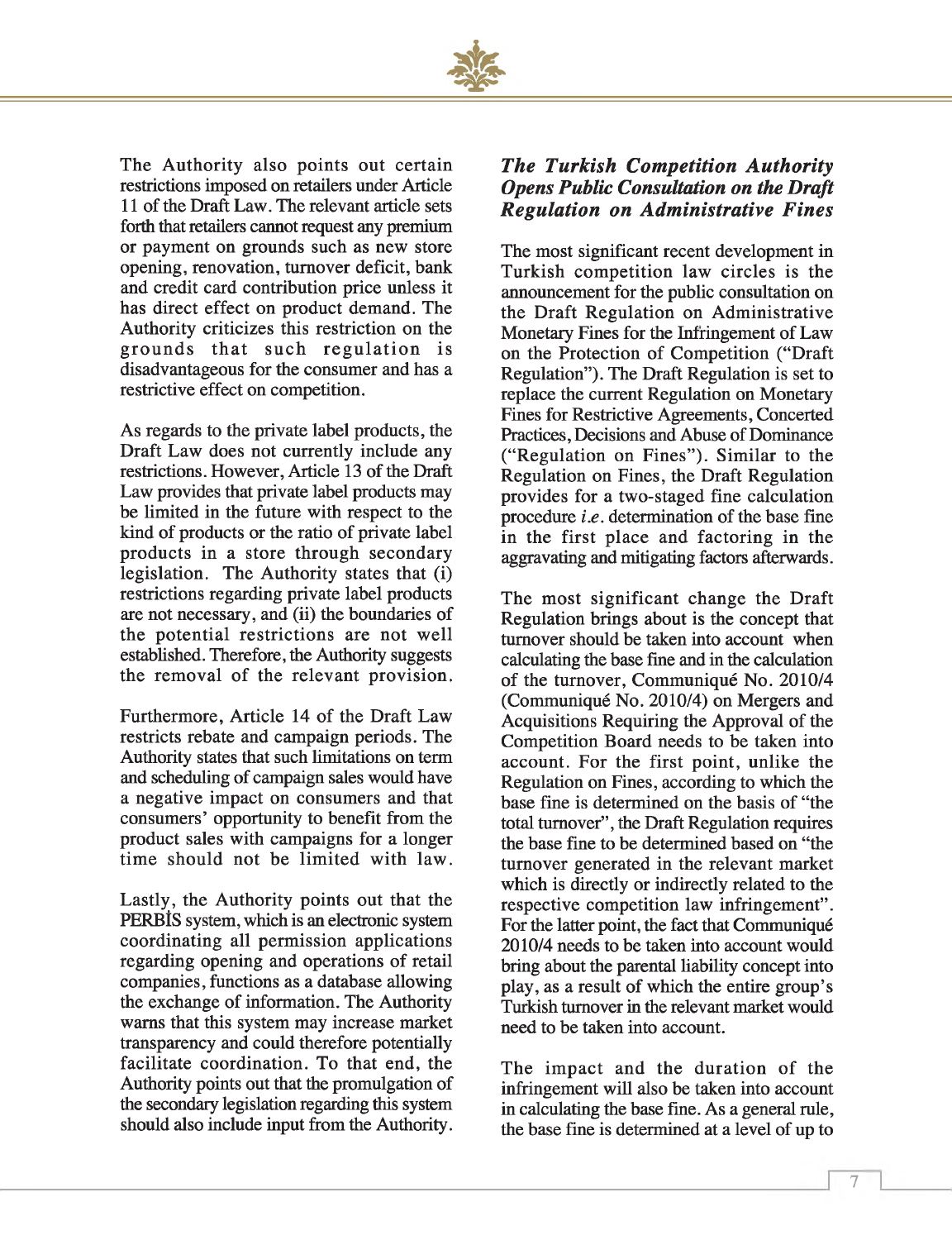

30% of the turnover generated in the relevant market multiplied by the amount of years during which the infringement continued. In the course of deciding whether the base fine should be set at the lower or higher end of that scale, the Competition Board will take into account factors such as (i) the concerned undertaking's market power, (ii) the infringement's nature and (iii) the actual or potential damages of the infringement. Hardcore competition law violations, such as price fixing, customer/market sharing, bid rigging, output-limitation or determining sales conditions will be fined at the higher end of the 30% scale. In terms of analyzing the weight to be given to the actual or potential damages of the infringement, the Board would take into account the geographical scope of the violation, the combined market share of the undertakings involved and whether the infringement has been implemented or not.

The second stage of the fine calculation is the factoring in the aggravating and mitigating factors. As opposed to the Regulation on Fines, which sets forth only two cases of aggravation where the Board is obligated to increase the base fines, the Draft Regulation includes three aggravating factors (being the leader or the initiator of the infringement, coercion, non-compliance to commitments previously made to the Board and recidivism) which increase the base fine by half or onefold. In terms of mitigating factors, the current Regulation on Fines provides the Board with discretionary powers in their application. The Draft Regulation, on the other hand, obliges the Board to reduce the fine when mitigating factors exist, without any discretion. These factors include the evidence demonstrating: (i) the partial or full compensation of damages, (ii) that the infringement resulted due to encouragement or coercion by public authorities, (iii) that the undertaking's participation in the violation is limited. In addition, cooperation with the Board beyond cooperation required by the law is also taken as a mitigating factor.

Further to these factors, the Draft Regulation adopts another new approach and grants the Board with the discretion to increase the fines in certain cases, with the intent to ensure deterrence.

Article 10 of the Draft Regulation regulates potential financial difficulties the undertaking may face. In cases where the administrative fine would compromise the ability of maintaining the respective undertaking's economic activities, the Board can reduce the fine upon request. The reduction would be conditioned upon the provision of objective evidence demonstrating that the fine compromises the economic activities of the undertaking.

The upper limit of the administrative fines is 10% of the overall turnover determined by the Board and generated by the undertaking in the financial year preceding the decision. In case the fine calculated by the Board exceeds that limit, the Board will reduce the fine to 10%, a limitation which exists under the Regulation on Fines also.

Finally, as opposed to the Regulation on Fines, the Draft Regulation is applicable to unlawful concentrations. To that end, fines for unlawful concentrations w ould be calculated in view of the above mentioned principles.

#### *The Turkish C om petition L aw is on the Verge of Change*

Long-awaited amendments to the Law on Protection of Competition No. 4054 ("Competition Law") became a hot topic when the Turkish Parliament announced that the draft law containing the amendments ("Draft Law") was officially added to the drafts and proposals list. The Prime Ministry sent the Draft Law to the Presidency of the Turkish Parliament on January 23rd, 2014. The Draft Law is expected to be discussed in the Turkish Parliament's Industry, Trade, Energy, Natural Sources and Information Technologies Commission ("Parliament Commission") during the first half of February.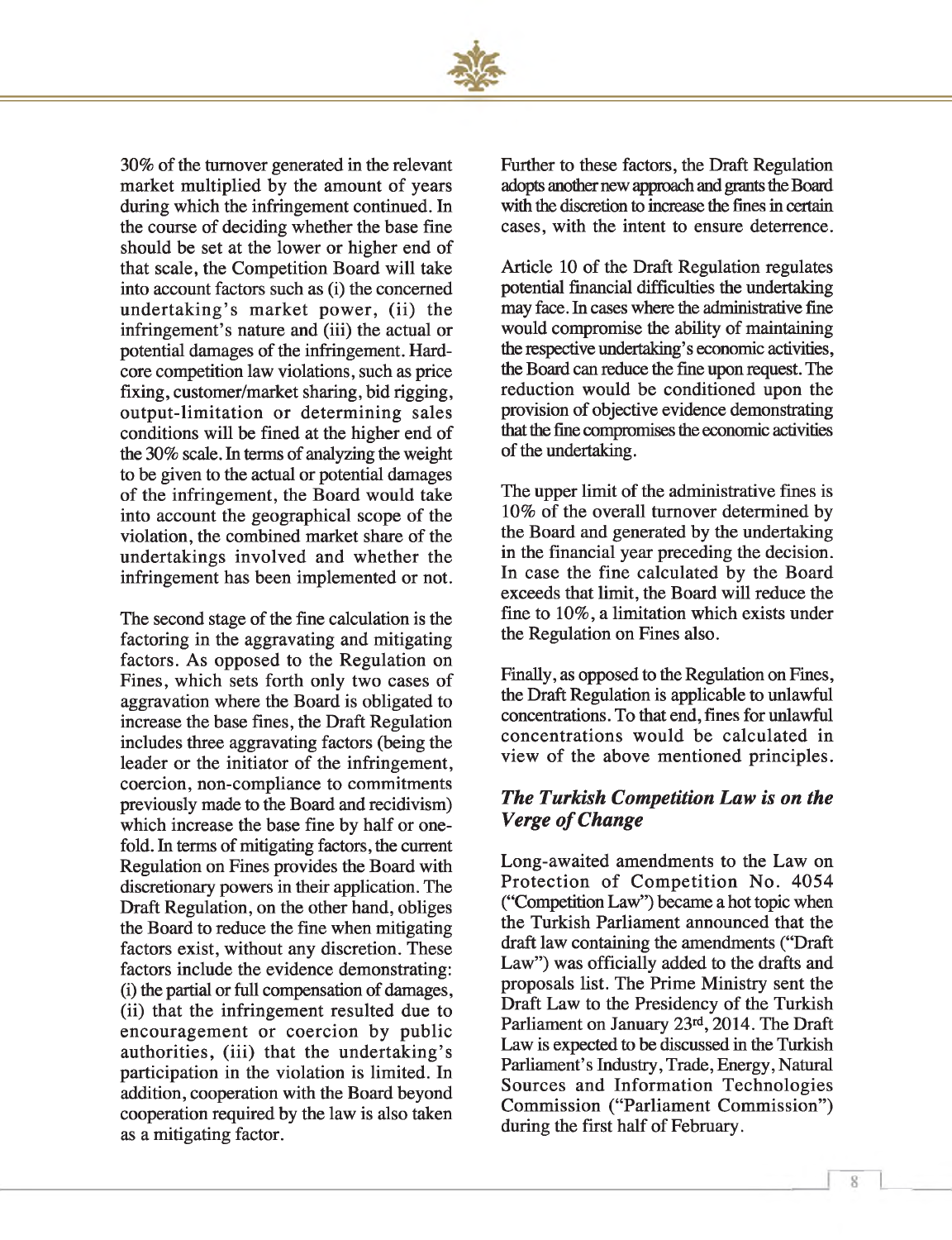

The Draft Law is designed to be more compatible with the actual enforcement of the law. It also aims to further comply with the EU competition law legislation on which it is closely modeled. It adds several new dimensions and changes which promise a procedure that is more efficient in terms of time and resource allocation.

To start with, one of the most important new additions introduced by the Draft Law is the *de minimis* rule. By this new provision, the Board may disregard agreements, concerted practices and decisions which do not exceed a certain market share and/or turnover threshold. Importantly, the draft provision does not exclude the cartel cases. This addition aims to enable the Board to concentrate on serious infringements and avoid trivial cases such as the recent local bakeries and driver schools investigations.

The Draft Law proposes several significant changes in concentration provisions. First, the substantive test for concentrations will be changed. The EU 's SIEC Test (significant impediment of effective competition) will replace the current dominance test. Secondly, in accordance with the EU competition law legislation, the Draft Law adopts the term of "concentration" as an umbrella term for mergers and acquisitions. Thirdly, the Draft Law eliminates the exemption of acquisition by inheritance. Fourthly, the Draft Law abandons the Phase II procedure, which was similar to the investigation procedure, and instead provides a four-month extension for cases requiring in-depth assessments. During in-depth assessments, the parties can deliver written opinions to the Board, which will be akin to written defenses. Finally, the Draft Law extends the appraisal period for concentrations from the current 30-day period to 30 working days, which equates to approximately 40 days in total. As a result, obtaining a Phase I decision, which currently takes around 45 to 60 calendar days, is expected to be extended.

The Draft Law introduces three tools, known in many other jurisdictions but new to the Turkish competition law, to end investigations prematurely. First of these is the settlement procedure, which enables the Board to settle with those parties subject to investigation that admit their infringements before the investigation report is served to them. The second is the commitment procedure, which paves the way for the Board to accept reasonable commitments submitted by the parties during preliminary investigations or investigations, and decide not to launch an investigation or to end an ongoing one. The Board will provide the details of these new procedures by secondary legislation. Thirdly, the Board may decide to end an investigation, wholly or partially, before the investigation report is served to the parties, if it is convinced by the case handlers' recommendations that the parties did not violate the law.

The Draft Law also proposes significant changes in the investigation procedures for competition law violations. First of all, the six-month investigation period will be reduced to four months. This period may be extended up to four months, compared to an extension limit of six months now. Secondly, the Draft Law removes the first written defense mechanism, which is the defensive response to the investigation notice. Therefore, the parties will have two written defense rights instead of three. The Draft Law also extends the deadlines for defense submissions and the case handler's additional opinion. Moreover, it sets a one-month deadline for the Board's announcement of its final decision following the oral hearing or the end of the written defense rights period. Additionally, the Draft Law proposes that the reasoned decision be served within two months after the final decision is made.

The Draft Law proposes to abandon the fixed rates for certain procedural violations, including failure to notify a concentration and hindering on-site inspections, and set upper

*1*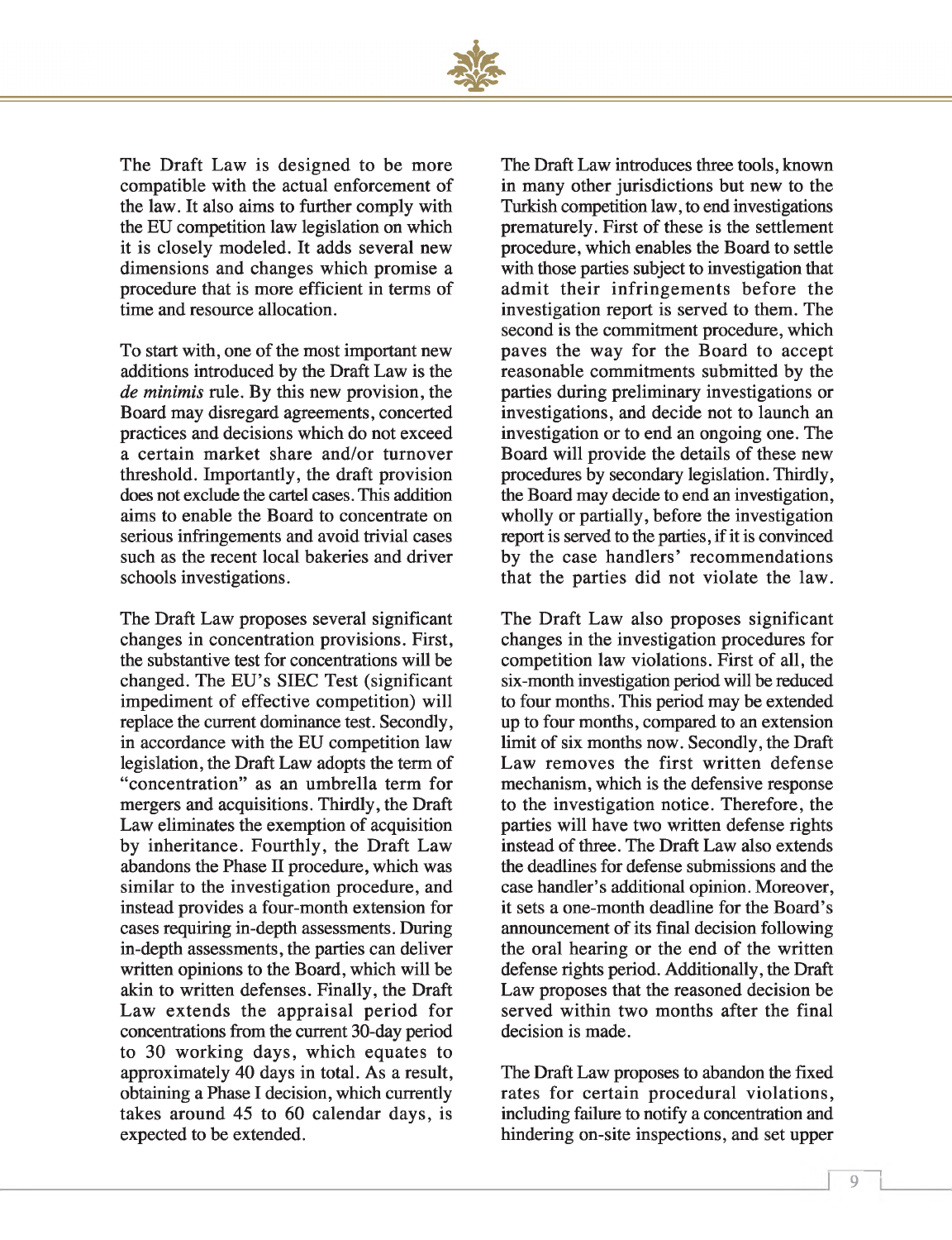

limits for the monetary fines for these violations. This new arrangement gives the Board discretionary space to set monetary fines by conducting case-by-case assessments. On the other hand, the Turkish Competition Act's other provisions on fines are left untouched.

All of these proposals will enter into force if the Turkish Parliament approves the Draft Law. As the Draft Law has been submitted to the Presidency of the Turkish Parliament on January 23rd, 2014, the Parliament's Commission is expected to be discussing it within the first half of February. Therefore, even though the specific effective date remains unknown, it seems fair to expect it very soon.

#### **Labor Law**

#### *The Significance of Additional C om pensation in Securing the V alidity* of Mutual Termination Agreement

In cases where an employee's employment agreement is to be terminated through a mutually signed agreement instead of a unilateral termination by the employer, determination of the settlement package to be paid to the employee requires the utmost discretion on the employer's side. Although, in most cases, the employer includes the employee's legal and contractual rights, including severance pay and payment in lieu of notice, it is actually the amount besides those payment items (legal and contractual receivables) which renders a settlement, *i.e.* mutual termination agreement, valid.

The validity of a mutual termination agreement relies on whether the relevant employee obtains a benefit in executing such an agreement. The employee's benefit could be identified by his/her financial inducement to accept the mutual separation agreement.

The High Court of Appeals acknowledges that an additional compensation should be paid to the employee in order to prove the

existence of financial inducement for an employee to accept the mutual termination agreement. In that context, pursuant to High Court of Appeals' precedents, it is accepted that the additional compensation should be defined in line with the reinstitution compensation ("Reinstitution Compensation") and the payment in lieu of the unemployment period ("Unemployment Compensation") which the employee would be entitled to in case of a reinstitution lawsuit. On that note, the compensation amount referred to herein includes the reinstitution com pensation (minimum four months - maximum eight months' salary) and the payment in lieu of the unemployment period (a maximum four months' salary).

Deriving from that precedent, in an effort to determine the reasonable amount of additional compensation, the abovementioned receivables will be projected, assuming a reinstitution law suit is brought by the relevant employee. Accordingly, projection of the Reinstitution Compensation and Unemployment Compensation that the employee could receive as a result of filing a reinstitution lawsuit becomes the priority, when it comes to determining a settlement package.

The Reinstitution Compensation can be projected by virtue of High Court of Appeals for the 9th Circuit's recent decision dated February 4th, 2013 and numbered 2012/28221 E., 2013/3963 K. It is stated in the relevant decision that the Reinstitution Compensation that should be paid to the employee (i) whose seniority is 6 months up to 5 years is 4 months of his/her salary, (ii) whose seniority is 5 years up to 15 years is 5 months of his/her salary and (iii) whose seniority is more than 15 years is 6 months of his/her salary.

Unemployment Compensation is, almost without exception, ruled to be 4 months of the employee's salary since finalization of reinstitution claims take far more than 4 months, *i.e.*  $1.5 - 2$  years.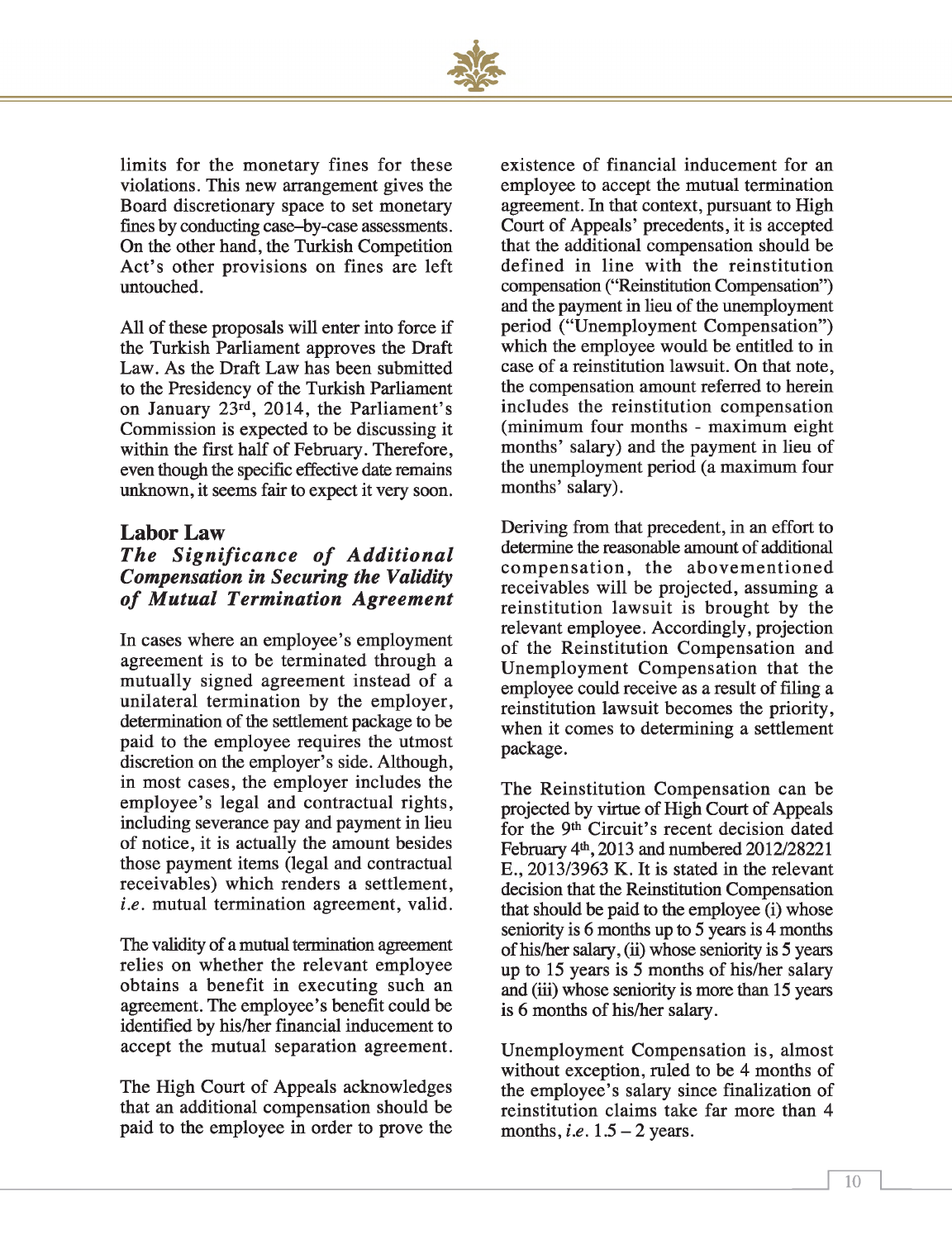

The following conclusion emanates as the projections with regard to Reinstitution Compensation and Unemployment Compensation are jointly taken into account: The additional compensation that should be paid to the employee (i) whose seniority is up to 5 years is 8 months of his/her salary, (ii) whose seniority is 5 years up to 15 years is 9 months of his/her salary and (iii) whose seniority is more than 15 years is 10 months of his/her salary.

In the light of the foregoing, observing the abovementioned benchmarks would safeguard the validity of a mutual termination agreement.

#### **Medical Device Law** *A L ook Inside The N ew R egulation on Opticianries*

The New Regulation on Opticianries ("Regulation") regulating epicenters ranging from the opening, activities, audit, promotion and advertising of opticians to all conditions that opticianries are subjected, was published in the Official Gazette dated January 18th, 2014, num bered 28886. The Regulation became effective on the day of its publication and thus the current Regulation on Opticianries ("Abolished Regulation"), which was published in the Official Gazette dated September  $27<sup>th</sup>$ , 2004, was abrogated.

#### **Shedding Light on What was Amended**

As we try to draw a picture of changes brought with the Regulation, some of the significant amendments are as follows:

**(i) Age boundary for application:** While a considerable portion of the documents required in license application are being preserved, Article 7 of the Regulation imposes an additional document to submit during the license application. As of January 18<sup>th</sup>, 2014, administrators of opticians whose ages are above sixty five will have to submit a health certificate showing their capability of practicing opticianry activities during the license application.

#### **(ii) Evaluation of the application:**

- *Time periods;* according to Article 8 of the Regulation, similar to the Abolished Regulation, the Directorate will evaluate submitted documents in fifteen business days and notify the applicant in case of any lacking documentation, once the application is received by the Provincial Directorate of Health ("Directorate"). That being said, if the application is well-built and no notification is needed, on-site inspection will be performed by the Directorate in thirty business days in accordance with Article 8.

- *On-site inspection;* as briefly mentioned above, the Directorate conducts an on-site inspection on the location which will be used as the opticianry. Upon such examination, if the Directorate determines that the location does not fulfill criteria for opticianry practices, the applicant is given forty five days to fulfill the necessary criteria and submit a petition without resubmitting its file for the application.

**(iii) Deed of assignment:** Upon assignment, Article 9 of the Regulation regarding the transfer and assignment of the opticianries requires parties to submit to the Directorate a deed of assignment along with a petition, in addition to other the required documents set out in Article 7 (2). In addition, the Regulation removes the one-month limit regarding the application to be made to the Directorate after transfer of the opticianry.

**(iv) Sale in supermarkets:** Probably the most controversial provision introduced by the Regulation is the ban on the sale of opticianry products in markets and supermarkets, which was previously allowed under the Abolished Regulation. With the amendment in Article 11 of the Regulation, the parliament aimed to prohibit opticianries from being incorporated with markets and supermarkets.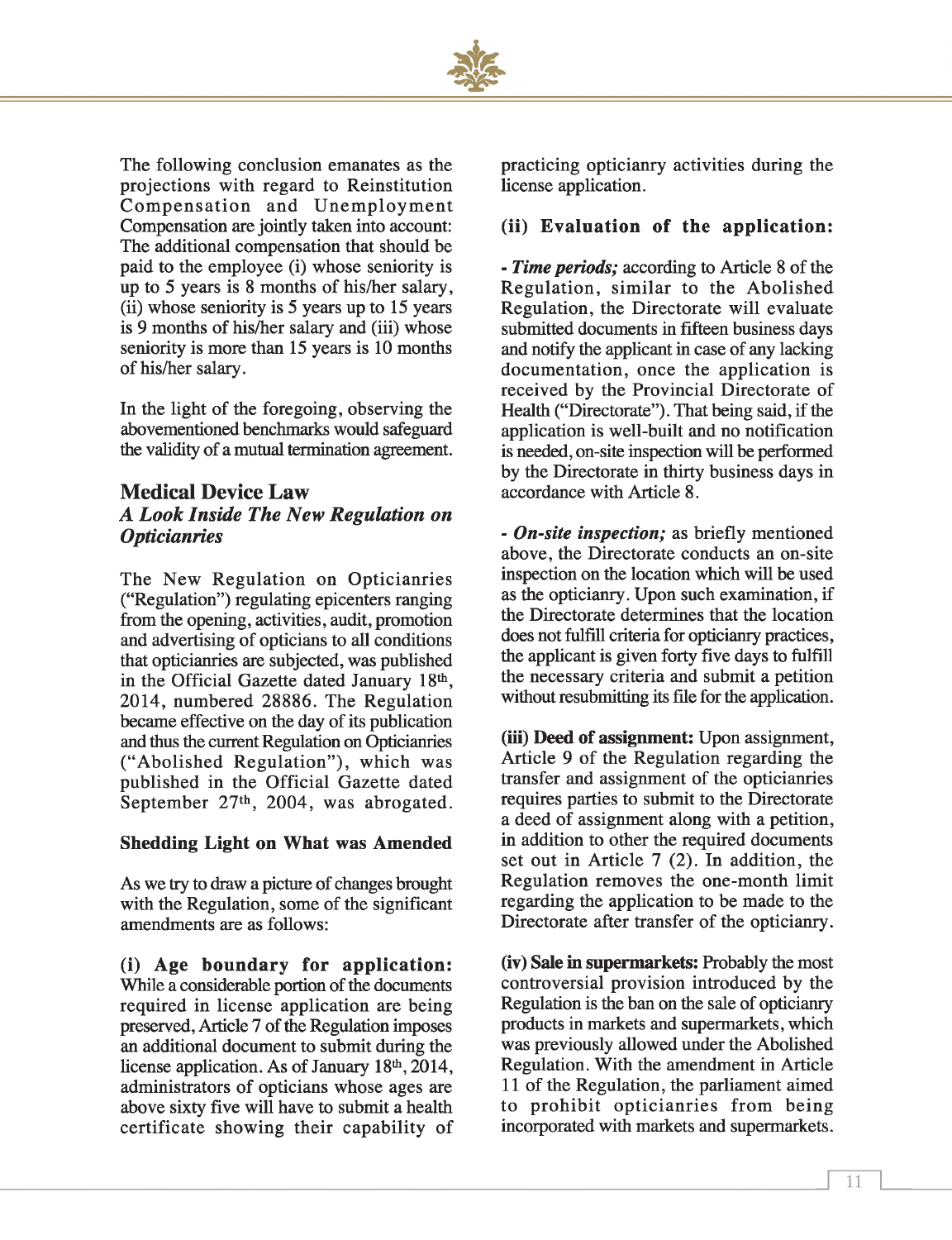

(v) **Title distinction:** Article 12 of the Regulation regarding the opticianries' titles and signs, requires the opticianries located in the same province to use distinctive titles to prevent misunderstandings. Also, in case the same person or entity owns more than one opticianry, such opticianries should be dissociated by including expressions as to the district or street number in their titles.

**(vi) Leave notice made by the administrator:** Article 14 of the Regulation governs that in case the administrator takes a leave of absence for more than thirty days due to health and other crucial conditions, the Directorate should be notified of the situation.

On top of that, Article 14 expands the time limit of the notice from twenty four hours to forty eight hours.

**(vii) Leave notice made by the owner:** Pursuant to the Regulation, the notice which shall be served upon the administrator's resignation, discharge, loss of capability in executing the opticianry activities and death, now has to be made by the owner in five days or in fifteen days depending on the reason of the administrator's leave.

**(viii) Electronic record system:** Grant of right to preserve medical records in an electronic environment might be considered most noteworthy and practical amendment made by the legislator on the opticianries' side. To that end, to maintain an electronic record system will enable the opticianries to abandon the practice of keeping a prescription book providing the confidentiality, security and sustainability of electronic records.

**(ix) Display window settings:** The Regulation amended Article 24 regarding the promotion and advertisement of optic products. To that end, the opticianries have been given the green light to exhibit (i) the products they're selling and (ii) prices of such products in the enterprise's display window. Without any

surprise, as was governed in the Abolished Regulation, Article 24 of the Regulation also prohibits inaccurate advertisements of optic products.

**(x) Prohibitions:** Legislator brings two additional items to Article 25 of the Regulation regarding prohibited activities of the opticianries, namely; (i) prohibition of the sale of products that are not registered in National Databank of the Turkish Medicine and Medical Device Institution and (ii) prohibition of the sale of products in absence of the administrator.

**(xi) Audit:** Article 26 of the Regulation sets forth the general conditions of the opticianries' audit to be conducted by the Directorate. In line with the changes made in Article 26, the opticianries will face the risk of losing their license in case it is determined as a result of the audit that the opticianry remained closed more than one month without the administrator's notification to the Directorate.

#### **Telecommunications Law** *Regulation on Quality of Service in the Electronic Communications Sector*

On January 21<sup>st</sup>, 2014, an amending regulation ("Amending Regulation") was published in the Official Gazette and came into force regarding the Regulation on Quality of Service in the Electronic Communications Sector ("Quality Regulation"). Quality Regulation covers the principles and procedures regarding the provision of services and/or operating networks in compliance with national and international service quality standards by operators in the telecommunications sector in Turkey.

Under the Quality Regulation, parameters quality of service should be understandable, applicable and up-to-date, information regarding the quality of service standards should also be sufficient, comparable and accessible and quality of service standards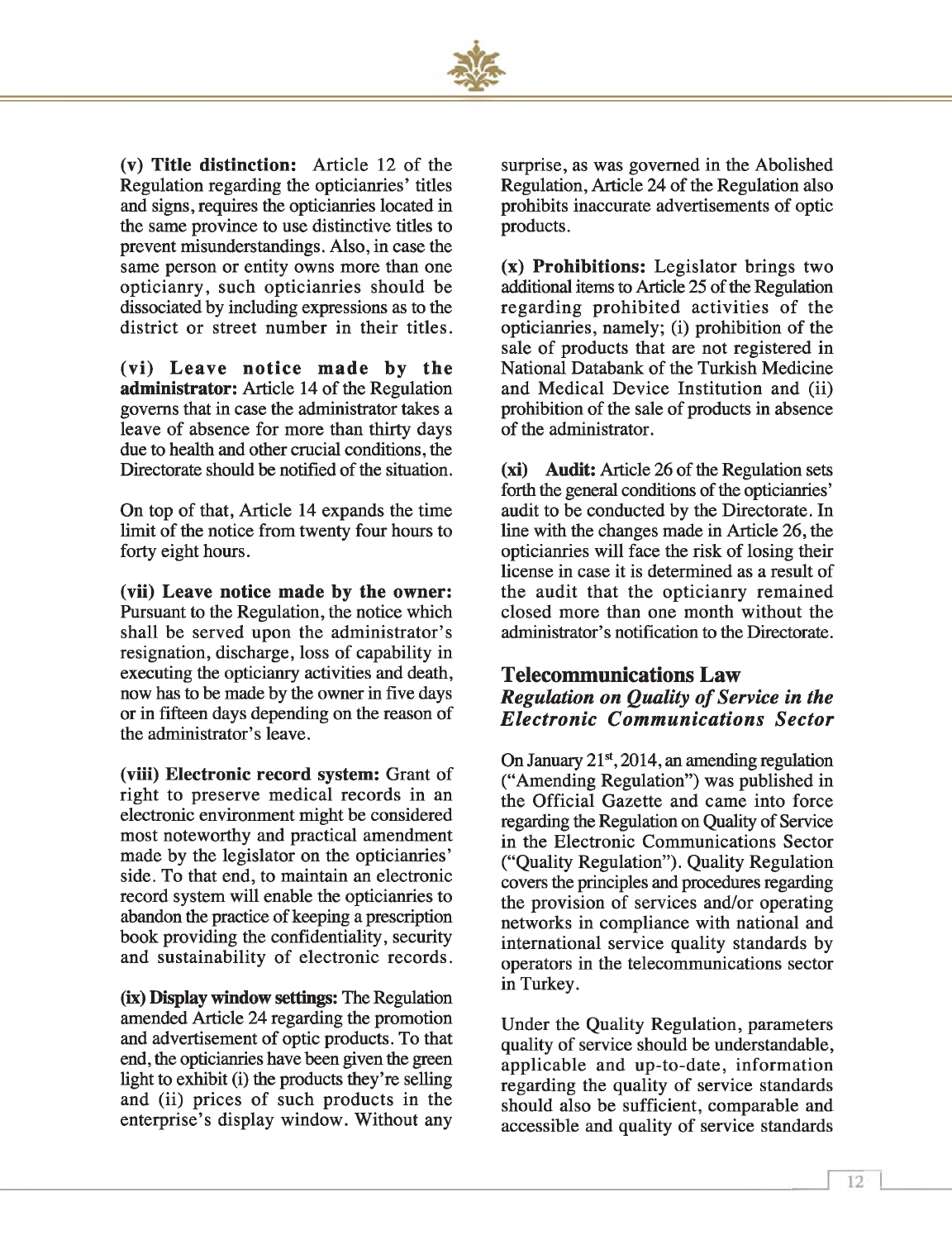

should be compatible with international standards. Operators are obliged to comply with the international standards and procedures, International Telecommunications Union recommendation documents and European Telecommunications Standards Institute standards about quality of service criteria measurements and field tests on the matter. Practices increasing the user satisfaction and decreasing user complaints should be encouraged and non-discrimination and equality in service supply should be provided, such as arrangements in accords with special conditions of users. To that end, the disabled users should be considered especially.

Operators are obliged to comply with the aforementioned legislation on service quality and show maximum effort to provide service in a continuous manner. Article 5 of the Quality Regulation states that:

(i) Universal services provider fixed telephone service operators are obliged to provide service in accordance with the quality of service targets determined under Annex-1 of the Quality Regulation, which has been amended recently by the Amending Regulation and report the quality of service measurement to Information and Communications Technologies Authority ("ICTA").

(ii) GSM mobile telephone operators are obliged to provide service in accordance with the service quality targets determined in Annex-2 of the Quality Regulation which has been amended recently by the Amending Regulation and report the quality of service measurement to the ICTA.

(iii) Also, authorized internet service providers are obliged to provide service in accordance with the quality of service targets determined in Annex-3 of the Quality Regulation which has been amended recently by the Amending Regulation and report the quality of service measurement again to the ICTA.

(iv) Authorized operators that provide services to end users are obliged to provide service in accordance with the quality of service targets determined under Annex-4 of the Quality Regulation which has been amended recently by the Amending Regulation and again report the quality of service measurement to the ICTA.

(v) Authorized operators that provide IMT-2000/UMTS mobile phone services are obliged to provide service in accordance with the quality of service targets determined under Annex-5 of the Quality Regulation which has been amended recently by the Amending Regulation and again report the quality of service measurement to the ICTA.

Annexes of the Quality Regulation in general include quality of service parameters, parameter related data, measurement unit of the parameter and target units of the parameter which the operators should comply with.

ICTA may either publish quality of service reports on the official web site of ICTA or oblige operators to publish it. ICTA may inspect the operators whether the quality of service information is accurate or not, due to a complaint or on its own initiative.

#### **Internet Law Recent Amendment to the Internet Law** *in Turkey*

Legislation to amend certain laws in Turkey, including the Law No. 5651 on the Regulation of Broadcasts via Internet and Prevention of Crimes Committed through Such Broadcasts ("Law No. 5651") was published in the Official Gazette on February 19th, 2014 and came into force on the same day. The amending legislation introduced significant amendments to the internet law in Turkey and has been highly criticized by the public opinion and media, mostly in terms of freedom of speech grounds which we will explain below. The amending legislation ensures that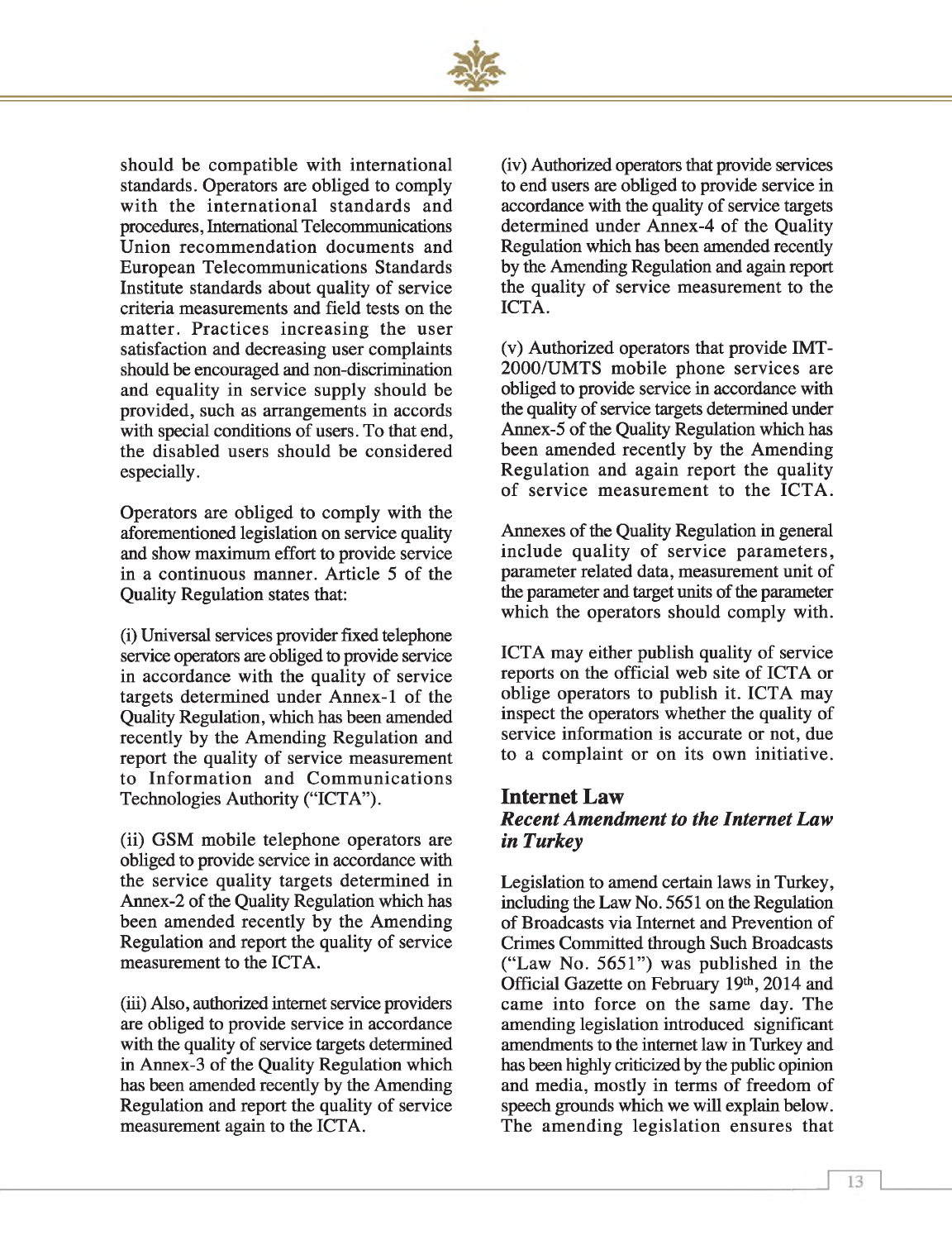

internet bans will increase even more in Turkish Internet law practice.

First of all the definitions section of the Law No. 5651 has now brand new terminologies. An IP restriction is defined under "removal of content from broadcast" for the content and hosting providers residing outside of Turkey. Access ban methods are diversified as access ban through domain name, access ban through IP address, access ban to content (URL) and similar access ban methods. Technical measures to be used for these methods and "similar access ban methods" are not set out under the amending legislation. However, the amending legislation states that access providers will provide all the hardware and software necessary to apply the decision. The notice method is defined as the notification method in which the content provider is contacted at first and then if there is no result achieved within a reasonable time, the hosting provider is contacted through their contact information by the persons claiming that their rights are violated due to content being broadcasted on the internet medium for the removal of content.

Article 86 of the amending legislation stipulates that the notifications to the ones carrying out activities in Turkey or abroad that fall within the context of Law No. 5651, may be served through e-mail message or other communication tools which are found based on information gathered from the sources such as the communication tools on their internet pages, domain name, IP address and similar sources. With the relevant provision, it will become possible to make a notification with a simple e-mail message which may be perceived as spam message and which is not a secure and binding official notification process under Turkish notification law. Moreover by using the phrase "the ones carrying out activities in Turkey or abroad", the amending legislation covers the ones who are carrying out activities abroad which should not be subject to Turkish laws. Such a provision is clearly against the principle of territoriality of the laws.

According to Article 88 of the amending legislation, the hosting Provider will remove the illegal content from broadcast, provided that it has been informed about the illegal content pursuant to Articles 8 and 9 of the Law No. 5651. The phrase "if technically possible" is removed from the relevant provision of the Law No. 5651 by the amending legislation and the hosting providers will be in any case obliged to remove the illegal content and will be subject to sanctions for technically not possible removals.

Under the amending legislation a new civil initiative consisting of the access providers providing services in Turkey, namely "Access Providers Union" ("Union"), will be established. The Union will be a legal person subject to private law and the center of the Union will be in Ankara. Access ban decisions which fall outside the scope of Article 8 of the Law No. 5651 will be executed by access providers. All hardware and software necessary to implement these decisions will be provided by the access providers themselves. Access ban decisions which fall outside the scope of Article 8 of the Law No. 5651 will be sent to the Union for execution. The notifications served on the Union in this context will be deemed served on the access providers. All internet service providers in Turkey which are not a member of the Union will not be able to operate.

The procedural process designated under Article 9 of the Law No. 5651 which stipulates content removal procedure, is totally changed in the amending legislation. The amending legislation states that any real person or legal entity or authority or institution who claims that his/her personal rights are violated due to a content broadcasted on the internet medium may (i) apply to the content provider, or to the hosting provider, if the content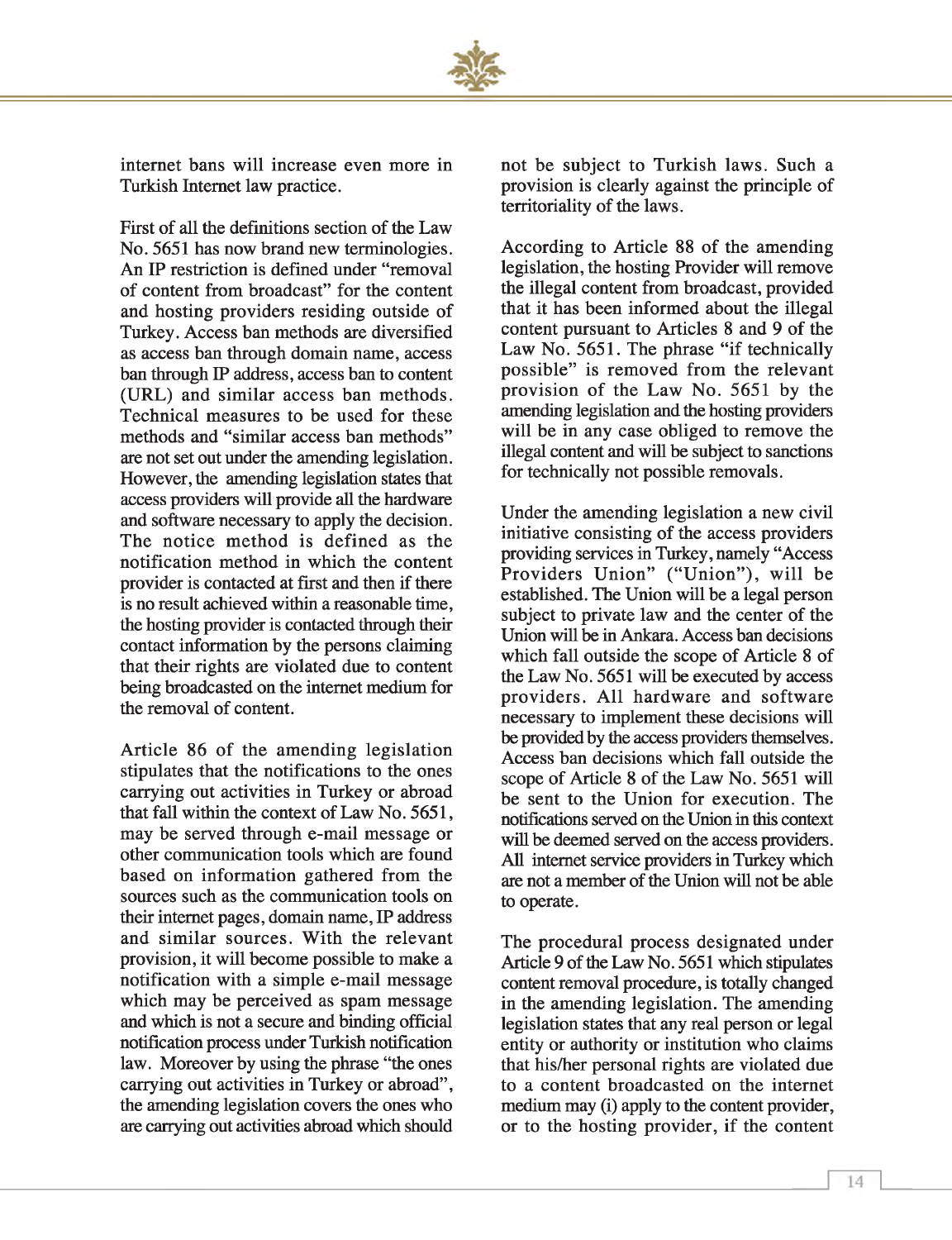

provider may not be reached, and request removal of content by the notice method or (ii) may directly apply to a criminal court of peace judge, and request access ban to the content. This provision by-passes internet actors and disables their right to defense, as they will not be aware or informed of the removed or access banned content.

The content and/or hosting provider will reply to requests of persons, who claim that their personal rights are violated due to the content broadcasted on the internet medium, within twenty four hours. Criminal courts of peace may decide to ban access in accordance with the requests of persons whose personal rights are violated due to the content broadcasted on the internet medium. The court may also grant access ban decisions in the scope of this article by banning access to the content method, only for the part, section, broadcast where the personal right violation occurs (URL, etc.). The court, however, may access ban entire broadcasts wherein allegedly violation content is on air, provided that the court indicates the decision's grounds. The new provision paves the way for access ban to entire website and defers the matter to the judge even for the contents allegedly violating personal rights.

The decision given for access ban to content, which is sent to the access provider by the Union, will be implemented by the access provider immediately, latest within four hours.

In case the broadcasts subject to the court's access ban decision, which are in violation of personal rights, or the same kind of broadcasts are also broadcasted at other internet sites, then the relevant decision will also apply to these addresses upon the relevant person's application to the Union without obtaining a court order.

A brand new provision titled "access ban due to privacy of private life" is inserted into the Law No. 5651 as Article 9A, according to the

amending legislation. Any person, who claims that his/her privacy of life is violated due to a content broadcasted on the internet medium may directly apply to the Presidency of Telecommunications ("Presidency") and request access ban to content measures to be enforced. The Presidency will send this request to the Union for enforcement and the access providers enforce this request immediately, latest within four hours. Upon the President of the Presidency of the Telecommunications' ("President") order, the Presidency will directly execute access ban for the reasons related to violation of privacy of private life, if it is not convenient to delay the case. It is possible to object to this decision before the criminal court of peace. The amending legislation goes beyond the protection of privacy and includes vague crime definitions and grants a single "administrative" person to order access ban against an online content. Such provision extends the authority of an administrative body by granting judicial powers, whereas it is the duty of judicial bodies to evaluate whether content violates laws.

Internet service providers will be required to keep track of personal data and conduct sweeping surveillance on behalf of the governm ent due to access ban to URL technique. New access ban procedures will make it hardly possible to access the banned content by changing DNS settings.

The amending legislation introduces brand new monetary and legal obligations for internet service providers in Turkey. It is expected that the internet access fees in Turkey would increase accordingly and Turkey will protect its rank for providing one of the most expensive internet access services in the world.

The changes the amending legislation brings are against the spirit of the internet, and it is expected to cause both legal and technical problems with respect to internet usage in Turkey as well as permanent basic human-rights violations with its censorship-tending provisions, and vague, unclear and unlawful procedures.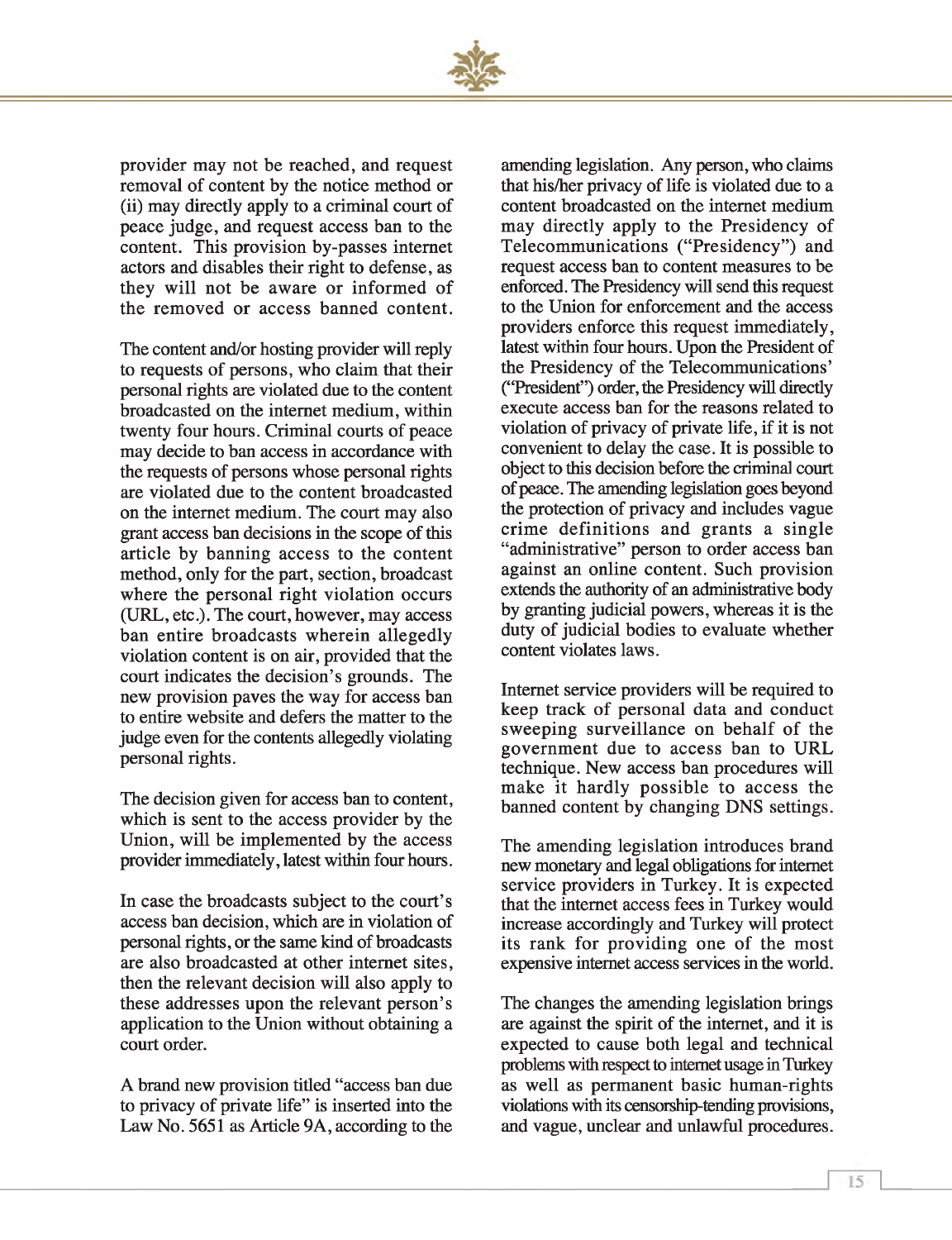

#### **Real Estate Law**

*Legislation on the Transformation of Areas under the Risk of Disaster* 

The legislation setting forth the transformation of areas under the risk of disaster consists of (i) the Law No. 6306 on the Transformation of Areas under the Risk of Disaster ("Law") and (ii) the Regulation on the Application of the Law on the Transformation of Areas under the Risk of Disaster ("Regulation"). The Law and the Regulation will be collectively referred to as the "Legislation".

Since Turkey is geographically situated in an earthquake prone area, the Legislation is much needed for many reasons. The transportation of residences, places of business and industrial facilities located in earthquake prone areas before a disaster occurs would (i) ensure residential and construction security and (ii) prevent the significant economic and social burden and death of thousands caused by the disaster. Consequently, the Law No. 7269 on the Measures and Aids based on the Disasters Harming Public Life ("Law No. 7269") was enacted in 1959. The Law No. 7269 required a "disaster prone area" decision to be obtained in order to proceed with the transformation of the residences and places of business located in the area in question. Unlike the Law No. 7269, the current Legislation enables "voluntary transformation" of the risky areas and risky constructions upon the owners' request.

The Legislation aims at the transformation of (i) reserved construction areas, (ii) risky areas and (in) risky constructions. The Legislation describes reserved construction areas as "areas determined by the Council of Ministers ("Council") upon the Housing Development Administration ('TOKF') or the administration's ("Municipality") request as new residential areas under the Law". Risky areas are defined as "areas under the risk of causing loss of life and property due to their structure of soil or of housing." The Council decides whether an area is risky upon the Ministry of Environment and Urbanization's ("Ministry") request, taking into consideration the opinion of the Department of Disaster and Emergency Administration ("Department"). Finally, risky constructions are constructions inside or outside risky areas that (a) the economic life has expired or (b) are scientifically and technically determined to be under the risk of degradation or severe damage. Risky areas, risky constructions and reserved construction areas are collectively called as "Application Areas".

#### **Determination of Application Areas:**

(i) Reserved areas: The Ministry may *ex officio* determine an area as reserved area. Also, (a) TOKI or the Municipality or (b) real or legal persons upon consent of all the owners may request the Ministry to determine the area as reserved pursuant to the Article 4 of the Regulation.

(ii) Risky areas: Pursuant to the Article 5 of the Regulation, (a) TOKI or the Municipality or (b) real or legal persons owning a real property in the area may request the Council to determine the area as risky. The applicants are requested to provide the documents listed in Article 5, including the technical report demonstrating that the area is indeed risky

(iii) Risky constructions: Pursuant to the Article 6 of the Regulation, the Ministry, the Municipality or institutions licensed by the Ministry (e.g. public institutions and organizations, universities, non-governmental organizations, etc.) may determine a construction as risky. Risk determination analysis could be conducted by (a) Property owners or their legal representatives may have the risk determination analysis conducted by the abovementioned institutions at their own expense, or (b) the Ministry may ask the property owners or their legal representatives to have the analysis conducted within a specified period of time or c) the Ministry may ask the Municipality to conduct a risk determination analysis within a specified period of time. If the property owners fail to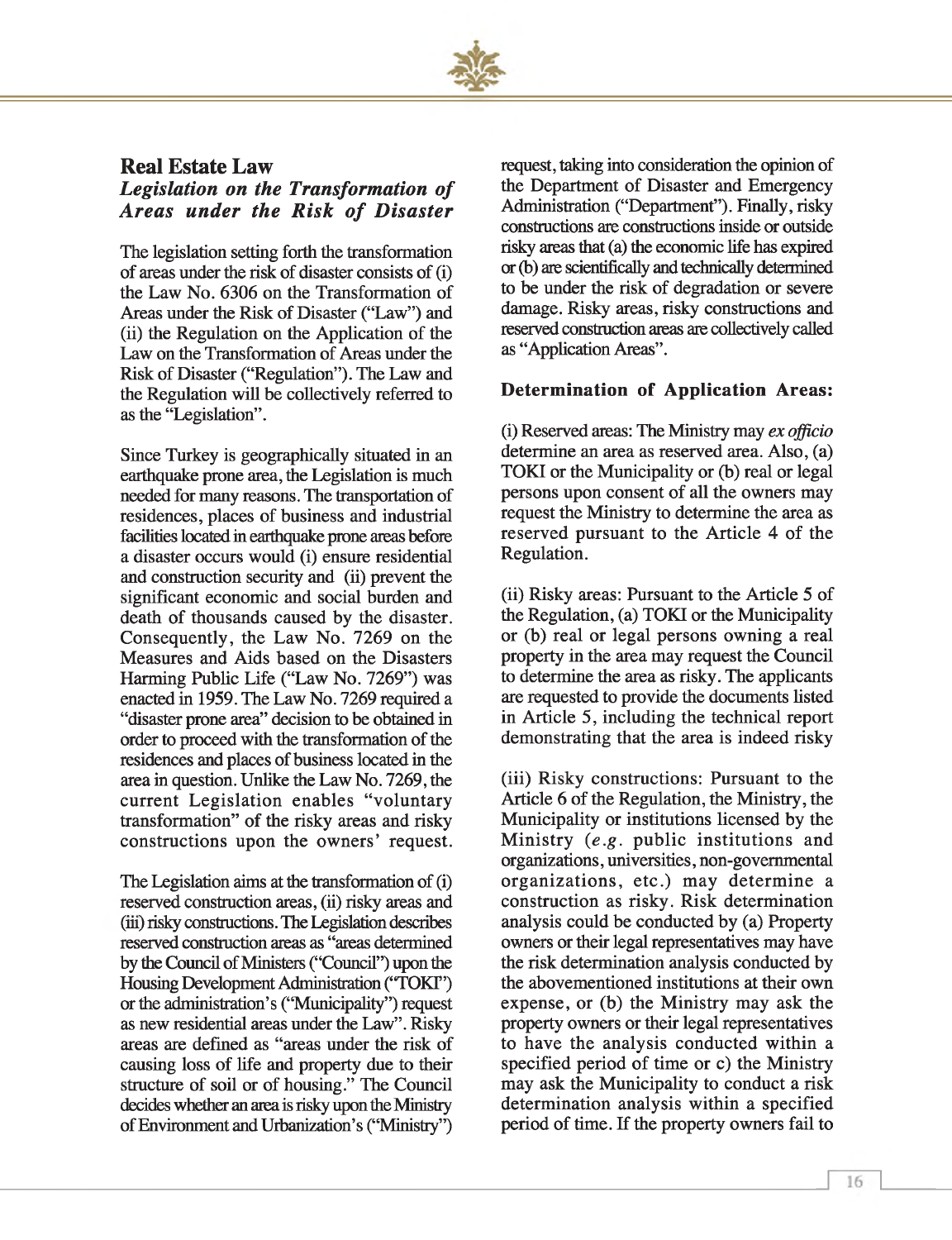

have the analysis, the Ministry or the Municipality may have the analysis done on behalf of the property owners.

A copy of the report demonstrating that the construction is risky is sent to the Directorate of Infrastructure and Urban Renewal (or District Directorate of Environment and Urbanization, as applicable) ("Directorate") of the place where the property is located within seven days for review. The Directorate conveys the report to the relevant title deeds registry office ("Office") within 10 days. The Office makes the necessary amendments on the land register of the property and notifies the owners of the property that (i) they may object to the determination before the relevant Directorate within 15 days following the date of receipt of the notification and if not, (ii) the risky construction shall be demolished within a period of time to be granted by the Municipality. The time granted for the demolition cannot be less than 60 days. A technical council assesses the objections with the majority of the members present as per Article 10 (4) of the Regulation. If the technical council decides that the construction is not risky, it notifies its decision to the Office.

#### **Demolition of the risky construction:**

Article 5 of the Law stipulates that it is essential to reach an agreement with the owners of the property for the demolition. The article further states that temporary residence or rent allowance may be provided to the (i) owners, (ii) tenants or (iii) holders of restricted real rights over the property.

Once the technical council rejects the objection or the objection is not timely filed, the Directorate requires the Municipality to have the risky construction demolished. Pursuant to the Article 8 of the Regulation, the Municipality:

a) Asks the property owners to have the property demolished within the specified period of time (not less than 60 days), b) Draws up the demolition permit within 6 days, upon one or more property owners' request and without seeking their consent, after it is evidenced that the facilities (water, electricity and gas) are cut off and the static technical responsible is assigned for demolition,

c) If the demolition has not taken place within the specified period of time, gives the owners an additional time of not less than 30 days and notifies them that the administrative authorities will have the property demolished if the owners do not abide by this notification,

d) If the property is still not demolished at the expiry of the specified time periods, asks facility providers to cut off their services and informs the administrative chief *(i.e.* the governor or the district governor).

The administrative chief demolishes the property or has it demolished. The Municipality or the Directorate may file a criminal complaint against the persons hindering the application of the process. The administrative chief notifies the cost of the demolition to the Office and the Office annotates a joint mortgage on the title of the property. Accordingly, all the owners become jointly and severally liable of the demolition costs.

#### **Valuation of the property:**

Valuation commissions to be formed within The Ministry, Municipality or TOKI ("Related Institutions"), as applicable, may assess the value of the property in the Application Areas, using the parameters stipulated in Article 11 of the Expropriation Law No. 2942. Also, this service may be purchased from third party assessors.

#### **Rights of the owners of the real property in the Application Area:**

Once the construction is demolished and the real property becomes a plot, the construction servitude and property ownership previously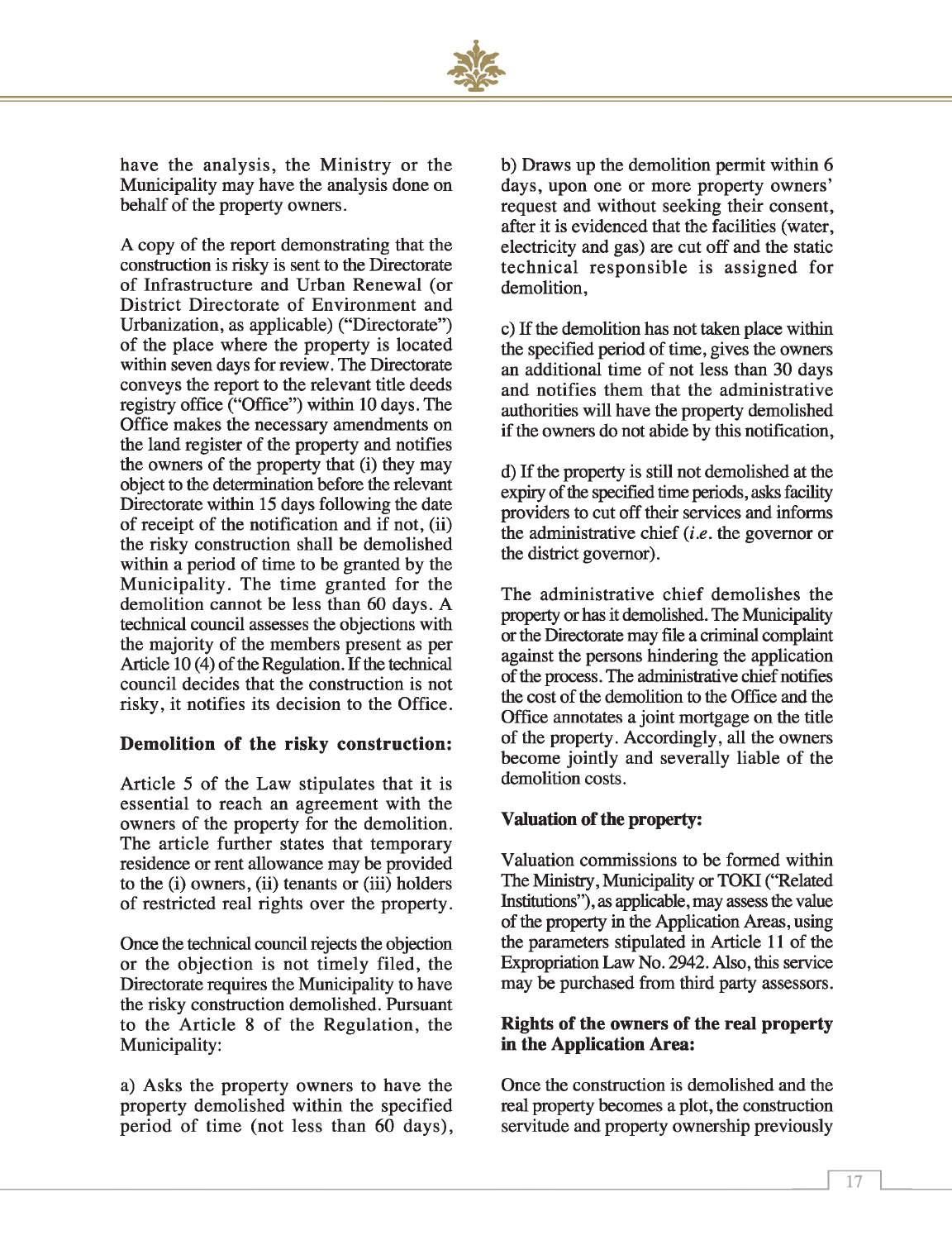

established on the property are *ex officio* cancelled by the Office upon the Ministry's request without the consent of the owners (Article 6 of the Law). Subsequently, the plot will be registered in the name of the owners pro rata their shares and in line with the agreement to be made with the Related Institution as explained below. Two-thirds majority of the owners (pro rata their shares) is required to decide the method of revaluation of the property, *e.g.* amalgamation of the parcels, sales of the shares, having another construction on the plot, etc. Shares of the owners who do not agree with the decision within 15 days may be sold by auction to the other owners at the current market value to be determined by the Ministry. If not sold, these shares will be registered in the name of the Undersecretariat of Treasury and will be deemed to be allocated to the Ministry with the two-thirds majority decision of the owners. The Ministry pays the current market value of the property to the dissenting owners.

The Related Institution signs an agreement with the owners of the real property in the Application Area whereby primarily they will be given a residence or a place of business from the construction to be built in the Application Area. The assessed value of the property will be deducted from the construction costs of the newly built property.

If, after the deduction, the Related Institution owes an amount to the owner, the Related Institution may (i) pay the remainder in cash, or (ii) give more real properties or (iii) shift the development right into another area to pay its debt to the owner.

If the owner owes an amount to the Related Institution after the deduction, the owner may pay it in installments to be determined by the Related Institution based on the project.

Moreover, owners evacuated due to demolition may be granted a temporary residence or place of business until the new sections are delivered, if possible. If not, they may receive

a rent allowance of up to TL 600 for a maximum period of 18 months.

#### **Rights of the tenants and holders of restricted real rights over the property:**

For the remaining independent sections of the new construction, if any, the Related Institution may enter into an agreement with the tenants or holders of restricted real rights residing there for more than one year and give them a residence or a place of business. If the number of tenants or right holders exceeds the number of sections available, those who will be given a section will be designated by casting lots.

Furthermore, tenants or holders of restricted real rights may, at once, receive a rent allowance of up to twice the amount to be determined by the Ministry.

Finally, lawsuits may be initiated against the administrative acts realized under the Law within 30 days following the date of receipt of the act in question, as per the Code of Administrative Procedure No. 2577. However, the Administrative Court may not issue a stay order in such lawsuits.

#### **White Collar Irregularities Third Party Liability in Light of the FCPA**

As actors in a global economy, multinational companies invest in different parts of the world with divergent business cultures and rules. Therefore, multinational companies retain the services of third party agents when conducting business transactions in different jurisdictions. Such parties may be consultants, distributors, agents, lawyers and joint venture partners who assist the company in its overseas operations. Although such hiring is common place, the actions of these business partners may lead to significant risks under the Foreign Corrupt Practices Act ("FCPA"). This is because the FCPA prohibits any corrupt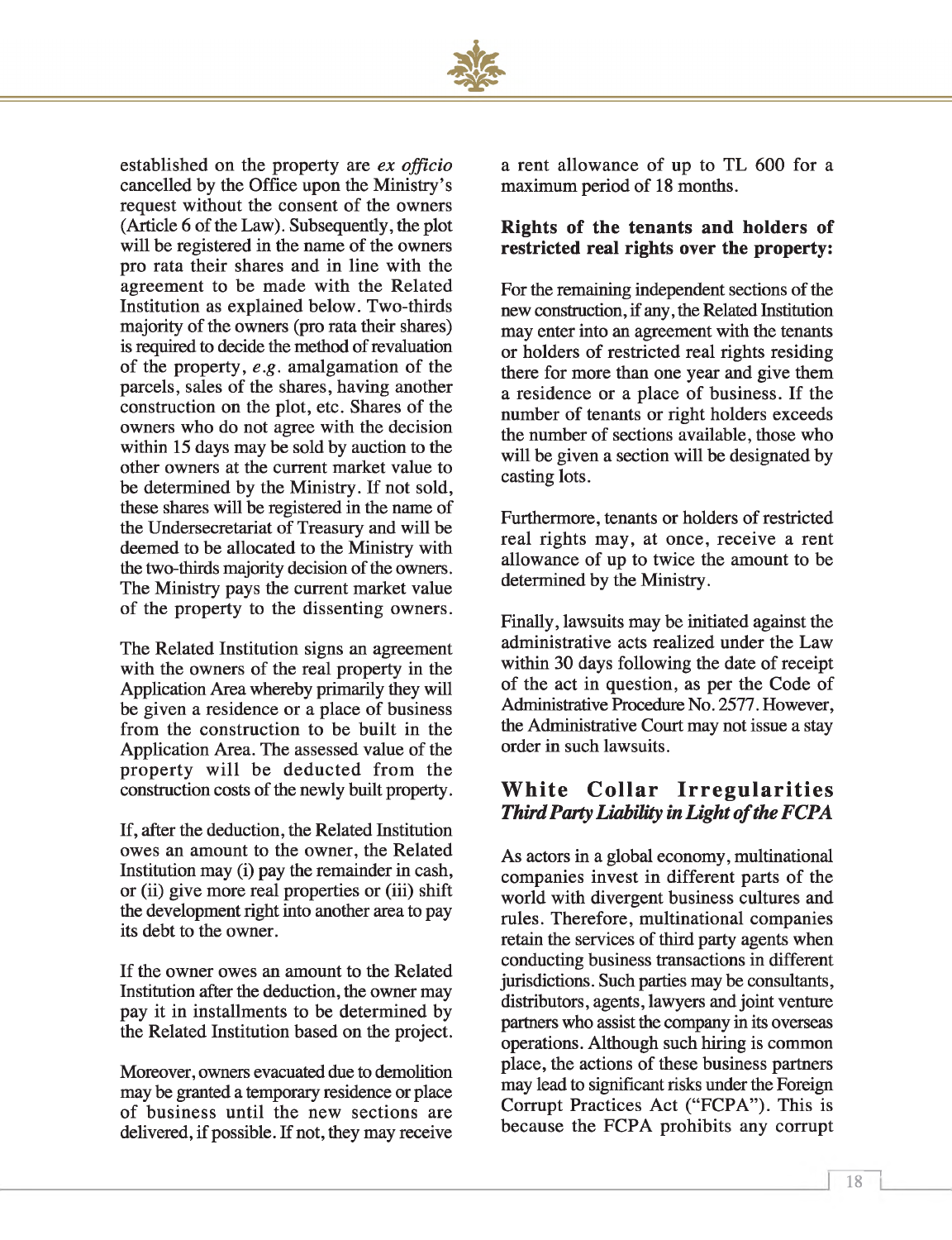

payments made to "any person, while knowing that all or a portion of such money or thing of value will be offered, given or promised, directly or indirectly, to any foreign official, to any foreign political party or official thereof, or to any candidate for foreign political office". Accordingly, the FCPA explicitly prohibits any payments made to intermediaries with the knowledge that such payment will be channeled to foreign public officials (and other persons prohibited by the FCPA) for corrupt purposes. The knowledge requirement includes not only cases of active awareness where the company knew the corrupt acts of its third party agents, but also situations where the company should have known of the relevant acts. Therefore, companies are advised to periodically conduct thorough due diligence procedures regarding their business relationships with third party agents.

#### **The Due Diligence Process**

The first step in third party due-diligence would be finding out the general situation of the business partner with regard to its expertise in the field the company will retain its services, business reputation and whether the business partner has any relationship with government officials. Initiation of a business relationship with a third party that has; (i) little expertise in the area, (ii) a shady reputation and/or (iii) close ties to public officials in the country it will provide services, could be regarded as conscious disregard / willful blindness by the Securities and Exchange Commission ("SEC") or the Department Of Justice ("DoJ") during an FCPA investigation.

The second step in the due diligence relates to the terms of the relationship between the company and its business partner. First and foremost, the company should determine whether it actually needs to employ a third party for the relevant business transaction, the reasons for employing a third party and if already employed, what services this third party will be performing. In fact, the contract to be executed with the third party should clearly and explicitly define the services to be provided by the third party. Furthermore, the company should specifically check if the payment terms, *i.e.* payment amount, payment method, account details (whether the payments will be realized to an already existing account or to an offshore account...) etc., requested by the third party are common to the relevant industry. When all of the abovementioned steps are realized and the third party is set to perform the services explicitly written in the contract, it would also be diligent to control whether the third party is actually performing the relevant services.

The third step of the third party due diligence is continuously monitoring the business partners In order to be able to perform this step, contract terms and provisions should provide the company and/or its agents with periodical audit rights. Additionally, both the DoJ and the SEC evaluate the inclusion of terms obliging third parties to abide by the compliance policies of the company in the contracts to be executed between them.

Throughout this due diligence process, the level of scrutiny should be heightened as alarming factors surface.

#### **Red Flags**

The red flags mentioned below could constitute serious FCPA risks for the company. Therefore, if a company encounters with one of the belowmentioned red flags during the third party due diligence process, it should increase its scrutiny into the third party. As closer scrutiny uncovers more and more red flags, the company should consider whether to retain the services of the third party at all. A non-exhaustive list of FCPA red flags would be:

(i) excessive commissions given to third party agents or consultants, (ii) unreasonably large discounts to the third party, (iii) third party consulting agreements in which the services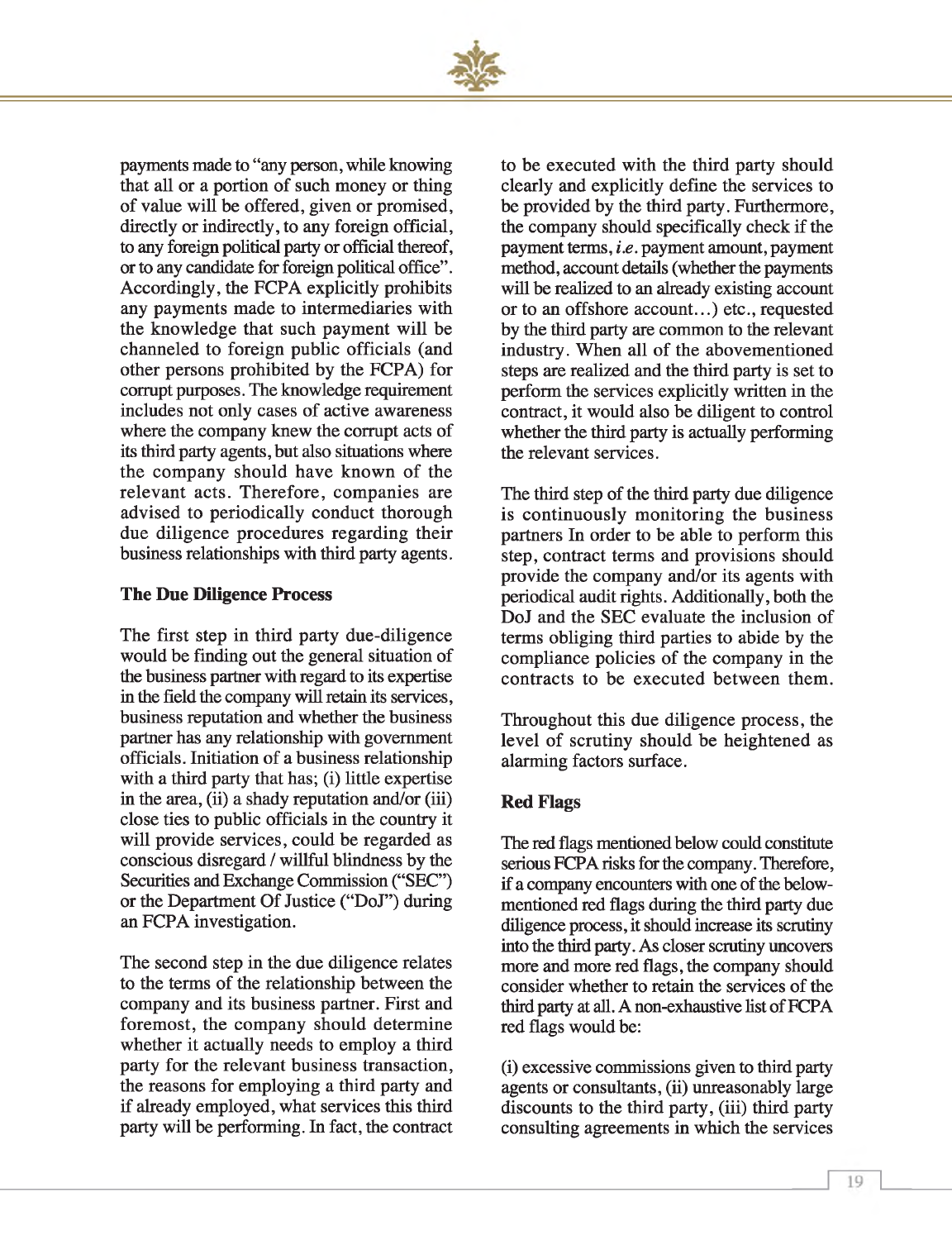

are not or only vaguely described, (iv) when the consultant has little or no experience in the field s/he is hired for, (v) association of the third party with an official of the country in which business transaction is being conducted, (vi) the business partner becoming a party to the deal due to the explicit request by the public official of the country of the transaction, (vii) the third party is a shell company (viii) the third party requests payment to be made to offshore accounts, (ix) the third party apparently lacks resources to realize the transaction, (x) the reputation of the jurisdiction the business transaction is being conducted in.

#### **Conscious Disregard / Willful blindness**

FCPA seeks to prevent companies from excluding FCPA responsibility by putting a barrier (a third party) between themselves and the actual/conscious knowledge of the breach, through retaining third parties. Accordingly, the knowledge standard in the FCPA has been created so as to overcome this 'head in the sand' situation. Section 78dd-l (f) (2) of the FCPA provides that "knowledge is established if a person is aware of a high probability of the existence of such circumstance, unless the person actually believed that such circumstance does not exist." A landmark case that demonstrates how conscious disregard / willful blindness can constitute an FCPA breach is the below-mentioned United States v. Viktor Kozeny, et al.

In July 10th, 2009, Frederic Bourke was sentenced to a 1 year and 1 day in prison, 3 years of probation and a fine of \$ 1 million due to FCPA violations. Bourke was part of an investment consortium that aimed to buy Azerbaijan's state-owned oil company during its privatization. The investment consortium was led by Viktor Kozeny who bribed Azerbaijani government officials with the aim of finalization of the privatization in favor of the investment consortium. The court held that Mr. Bourke was liable under the FCPA since (i) he was aware that the leader of the consortium was nicknamed "the Pirate of Prague" due to his dealings with government officials, (ii) knew that the jurisdiction in which the transactions was realized was prone to corruption and (iii) Mr. Bourke had even established companies to shield himself from FCPA liability. In other words, the court held that Mr. Bourke had remained willfully blind to the fact his business partner was bribing government officials. Therefore, Mr. Bourke himself was liable.

The example of United States v. Viktor Kozeny, et al. demonstrates that companies could be liable for the acts realized by their business partners if they choose to ignore the red flags they encounter during the continuous due diligence processes.

#### **Exemplary Cases**

In August 2012, American computer technology corporation Oracle agreed to pay a \$ 2 million fine to SEC due to violation of books and records provisions of the FCPA. According to a SEC press release employees of Oracle's Indian subsidiary organized a scheme whereby the distributors of the subsidiary would sell products and services to the Indian government and the distributors would keep an excessively large part of the amount paid by the government in side funds. The employees of Oracle's Indian subsidiary would then provide invoices to the distributors, instructing them to pay the relevant amounts to companies on the invoices. Although there was insufficient proof that the money paid to these companies actually went to government officials, SEC was still able to charge Oracle with the breach of FCPA's books and records provisions. Significantly, SEC held that Oraclet had failed to conduct sufficient audits into its distributors so as to be able to determine if excessive margins were introduced into its pricing structure. Oracle could have determined this by comparing the price the product was sold to the distributor and the price the distributor sold the product to the end user.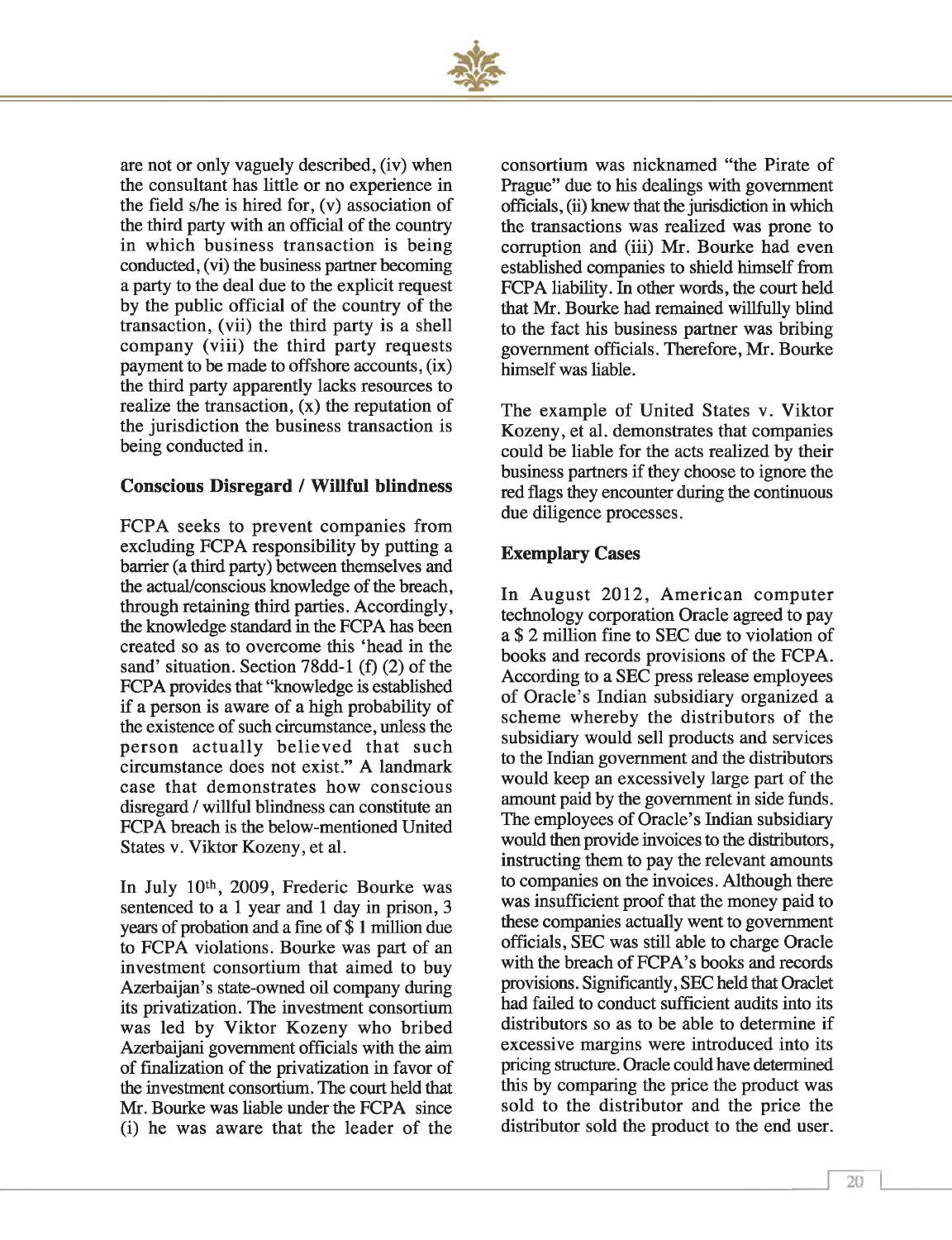

In 2013 Parker Drilling agreed to pay a \$ 4 million fine to settle SEC charges that it has authorized a third party to make corrupt payments to Nigerian officials. Parker Drilling further entered into a deferred prosecutions agreement with the DoJ in which it paid the DoJ \$ 11,760,000 in fines. In 2001 and 2002, Parker hired a company to take care of its compliance with the customs law in Nigeria. The company paid bribes to customs officers, in order to render the customs process less expensive for Parker. However, in 2002 Nigerian government formed a panel to investigate corruption in its customs processes and discovered Parker's actions. In order to defend itself against the panel, Parker hired an outside agent who was known for his influence on the Nigerian government and whose resume did not include any prior dealings in the customs sector. Subsequent to Parker executives granting several suspicious payments to the outside agent with the purpose of entertainment of panel members, the panel had, without any explanation, reduced the \$ 3.8 million penalty to \$ 750,000 without explaining any reasons.

In 2010, Daimler entered into a deferred prosecution agreement with the DoJ, having to pay a fine of \$ 185 million. For 10 years (1998 - 2008), Daimler used third party agents such as consultants and sales agents to channel its corrupt payments to be made to government officials in the striking geographical variety of more than a dozen countries. In these schemes, use of offshore accounts and deceptive pricing arrangements caught the eye.

In 2012, Pfizer subsidiaries Wyeth LLC and Pfizer H.C.P. agreed to pay more than \$ 40 million in fines to SEC and DoJ. Part of the reason Pfizer H.C.P. entered into this deal was because its use of sham consulting agreements and its distributors to pay the governm ent officials in order to secure contracts in Croatia, Bulgaria, Kazakhstan and Russia.

In November 2013 Weatherford International pleaded guilty of breaching the anti-bribery provisions of the FCPA. The company agreed to pay \$252,690,606 in penalties and fines to SEC and DoJ. For Weatherford International's business transactions in Africa, the local authorities chose with whom the company would be establishing a joint venture. These joint venture partners also turned out to be relatives of local government officials. Weatherford failed to investigate why these partners were involved in the deal who did not make any capital or expertise contribution. In fact these partners were only serving the purpose of funneling money to local government officials. Weatherford also channeled corrupt payments to government officials through third party consultants it retained. In addition, the company also provided one of its distributors with extradiscounts, believing that these were being used to create slush funds used to bribe local government officials.

#### **Conclusion**

Companies use third party agents when conducting businesses abroad. However, retaining third party agents without conducting proper due diligence mechanisms pose significant risks for the company at hand. The cases above suggest that when it comes to FCPA liability, the SEC and the DoJ do not accept *"It was not me"* or *"I-did-not-know scenario"* regarding the actions of the company's third party agents if red flags have been raised before them and the company had simply *looked the other way.* Therefore, companies retaining third party agents should be cautious when it comes to these third parties and refuse to work with them when increasing scrutiny over these partners uncovers more and more red flags.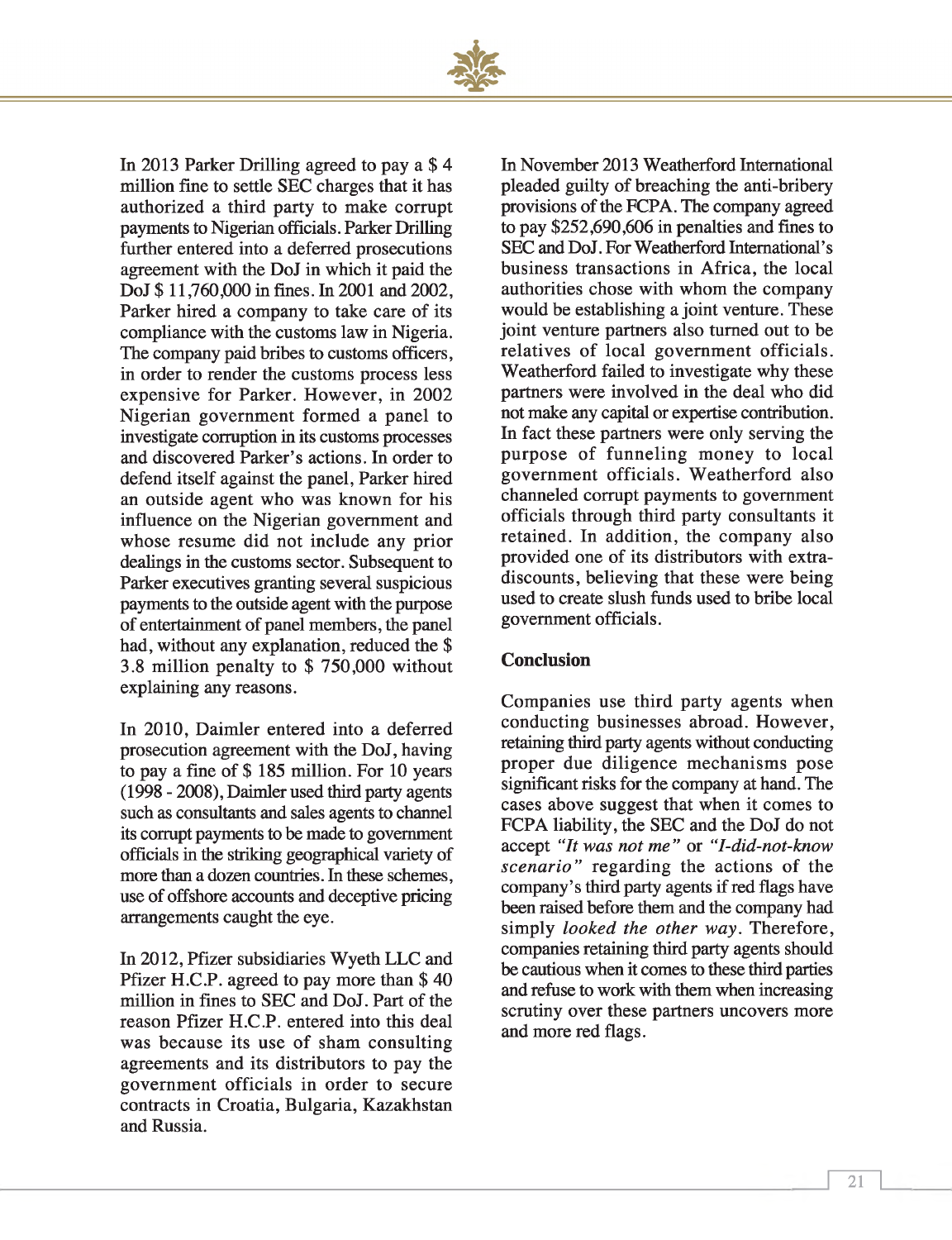

*ELIG aims at providing its clients with high-quality legal service in an efficient and business-minded manner. We focus on the interests of our clients, and strive for finding flexible legal solutions that fit the everchanging needs of our clients in their international and domestic operations.*

*While we take pride in being able to assist our clients in almost all fields of law, the main focus of our practice consists of corporate law, mergers & acquisitions, competition law, EC law, banking and finance, litigation, internet law, energy, oil and gas law, corporate compliance/white-collar irregularities, administrative law, real estate law, and intellectual property law.*